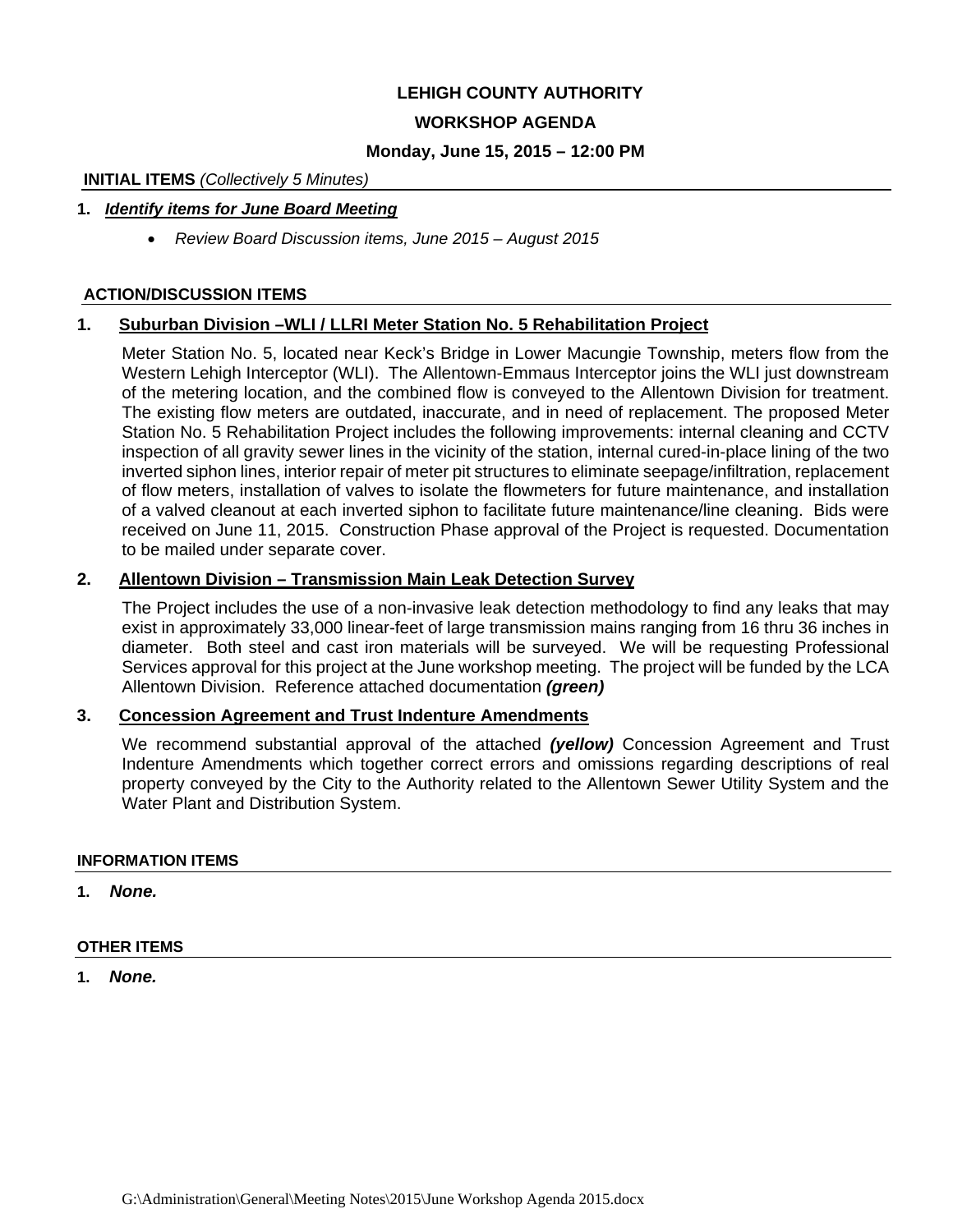# **BOARD ACTION/DISCUSSION ITEMS JUNE 2015 – AUGUST 2015**

| Priority*   | <b>PROJECT/ISSUE</b>                                                               | <b>TYPE OF ACTION</b> | TIMING**   |  |
|-------------|------------------------------------------------------------------------------------|-----------------------|------------|--|
|             | <b>AS NEEDED</b>                                                                   |                       |            |  |
| H           | <b>Acquisition/Growth Strategy Activities</b>                                      | <b>Status Report</b>  | As needed  |  |
| L           | Jordan Creek Wastewater Plant                                                      | <b>Status Report</b>  | As needed  |  |
| M           | Strawberry Acres - AARC - Sewer System                                             | <b>Status Report</b>  | As needed  |  |
| H           | Strategic Plan Update                                                              | <b>Status Report</b>  | As needed  |  |
| H           | Wastewater Capacity Program Update                                                 | <b>Status Report</b>  | As needed  |  |
|             | <b>WITHIN 45 DAYS</b>                                                              |                       |            |  |
| H           | Allentown Division – MH Lining (Cycle 2), Construction<br>Phase                    | Approval              | July $(W)$ |  |
| $\mathbf H$ | Allentown Division – MH Frame/Cover Project (Cycle 2)<br><b>Construction Phase</b> | Approval              | July $(W)$ |  |
| M           | Telog Site Conversion to SCADA, Professional Services                              | Approval              | July $(W)$ |  |
| H           | Suburban Division - 3 Pumping Stations, SCADA<br><b>Professional Services</b>      | Approval              | July $(W)$ |  |
| M           | Electronic Bill Presentment & Payment Processing<br>(EBPP) contract services       | Discussion / Approval | July $(B)$ |  |
|             | <b>WITHIN 75 DAYS</b>                                                              |                       |            |  |

**H** Suburban Division- Lynn Township Wastewater Treatment Plant Upgrades, Phase 1 Construction Phase Approval August (W/B)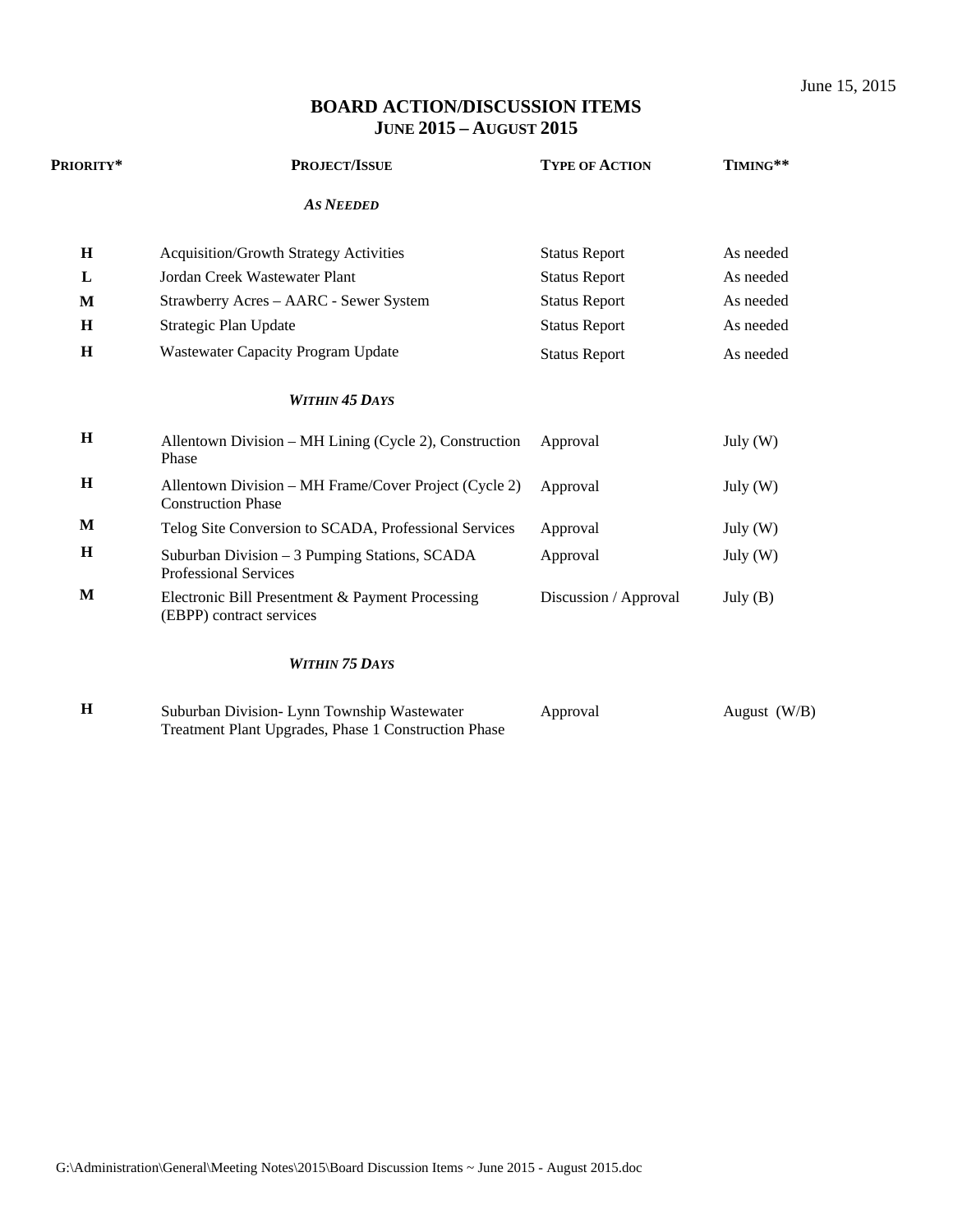

Lehigh County Authority 1053 Spruce Street \* P.O. Box 3348 \* Allentown, PA 18106-0348 (610)398-2503 \* FAX (610)398-8413 \* Email: **service@lehighcountyauthority.org** 

#### **MEMORANDUM**

**Date:** June 15.2015

**To:** Authority Board

**From:** Charles Volk, P.E. Asset Management Engineer

**Subject:** Suburban Division – Western Lehigh – Meter Station No. 5 Rehabilitation- Rejection of Construction Contract Bid

# **MOTIONS /APPROVALS REQUESTED:**

| No. | Item                                                                                               |
|-----|----------------------------------------------------------------------------------------------------|
|     | Rejection of the Construction Contract Bid Received from Eastern                                   |
|     | Environmental Contractors, Inc. in the amount of \$604,900; and<br>authorize a re-bid of the work. |

# **PROJECT OVERVIEW:**

Meter Station No. 5, located near Keck's Bridge in Lower Macungie Township, meters flow from the Western Lehigh Interceptor (WLI). The Allentown-Emmaus Interceptor joins the WLI just downstream of the metering location, and the combined flow is conveyed to the Allentown Division for treatment. The existing flow meters are outdated, inaccurate, and in need of replacement. The proposed Meter Station No. 5 Rehabilitation Project includes the following improvements: internal cleaning and CCTV inspection of all gravity sewer lines in the vicinity of the station, internal cured-in-place lining of the two inverted siphon lines, interior repair of meter pit structures to eliminate seepage/infiltration, replacement of flow meters, installation valves to isolate the flowmeters for future maintenance, and installation of a valved cleanout at each inverted siphon to facilitate future maintenance/line cleaning.

#### **FINANCIAL:**

The Project will be funded by the LCA Suburban Division – Western Lehigh.

#### **PROJECT STATUS & BID RESULTS**

Bid Phase was administered in-house via Penn Bid. Four (4) prospective bidders attended the mandatory pre-bid conference. One bid was received from Eastern Environmental Contractors, Inc. for amount of \$604,900. The bid amount exceeds the preliminary cost opinion and appears to be excessive.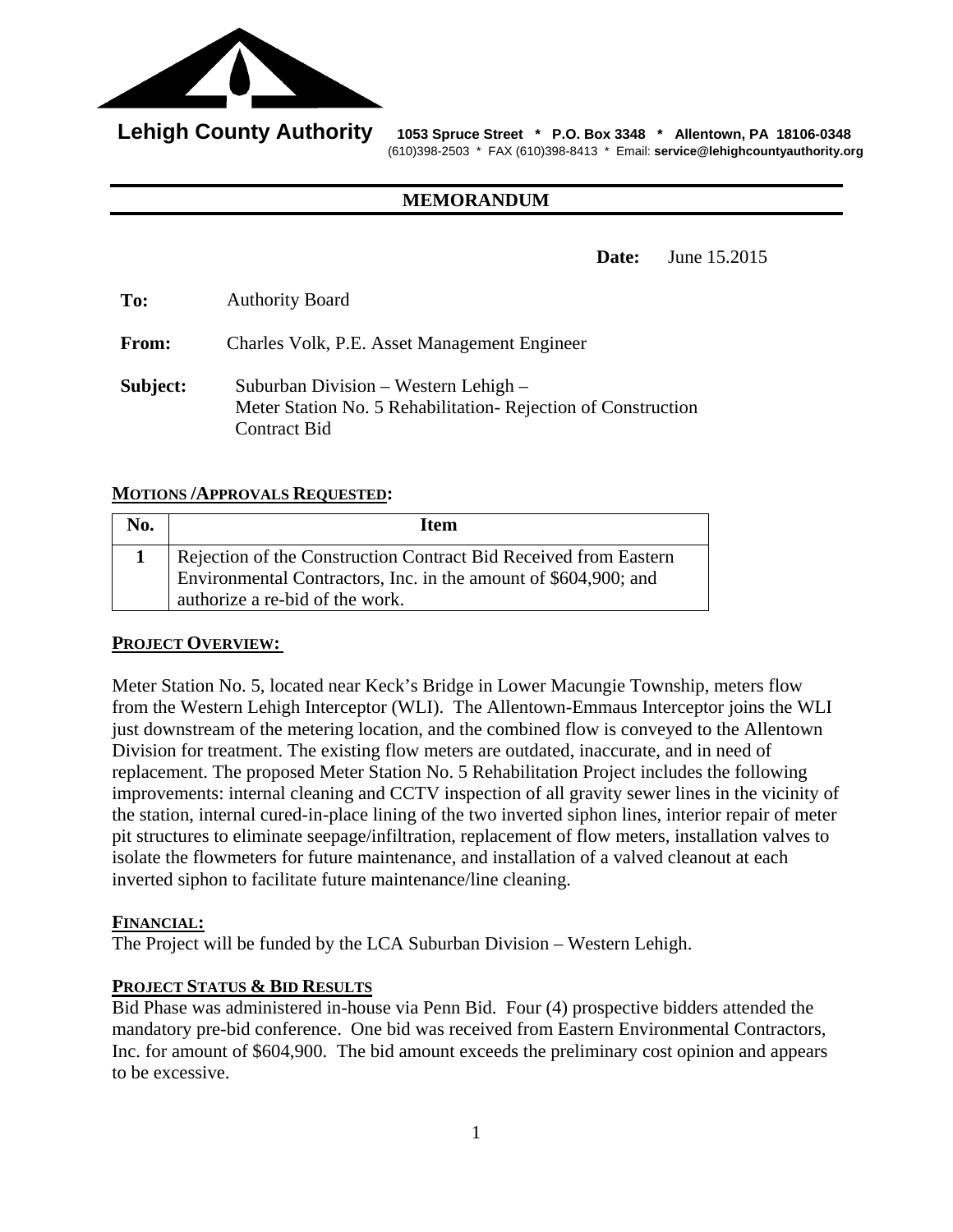A possible factor in the receipt of a single (high) bid was the combination of mechanical work (replacement of the meter and valve installation) with sanitary sewer pipeline rehabilitation work (clean, CCTV, and internal lining of interceptor lines in the vicinity of the station). A mechanical contractor would be required to subcontract the pipeline work. Also, the economics of limited contractor interest in the project may have contributed to the high pricing.

The recommendation of this memorandum is to re-bid the project with the scope reduced to include only the mechanical work, and perform the pipeline inspection and rehabilitation at a later date under a separate contract. It is suspected that more competitive bids will be received with this approach.

# **THIS APPROVAL**: Re-bid.

# **CONSTRUCTION CONTRACTS**

The project was advertised for bid on May 20, 2015. A mandatory pre-bid meeting was held on May 29, 2015 at LCA's main office where representatives from four (4) contractors attended the meeting. Only one (1) bid was received on June 11, 2015, via Penn Bid. The bidding results are as shown in Table 1 below:

| Table 1 – Bid Results        |           |  |
|------------------------------|-----------|--|
| <b>General Construction</b>  |           |  |
| <b>Bidder</b>                | Amount    |  |
| <b>EASTERN ENVIRONMENTAL</b> | \$604,900 |  |
|                              |           |  |

# **SCHEDULE**

Re-bidding to be initiated in June with projected bid opening in late July. Board approval of the re-bid of Construction Phase is anticipated to be requested at the August 10, 2015 Workshop meeting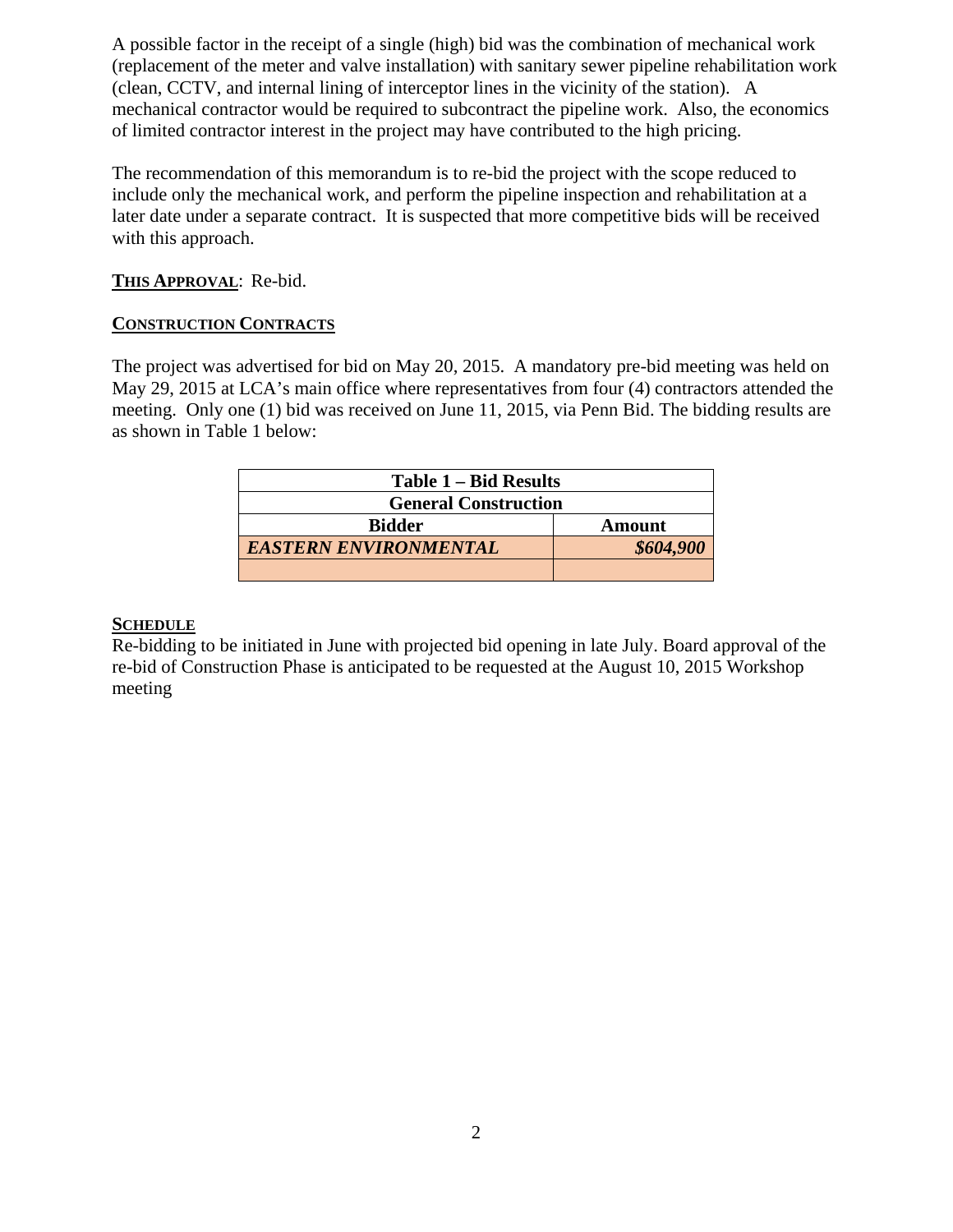# **MEMORANDUM**

**Date:** June 15, 2015

| To:          | <b>Authority Board</b>                              |
|--------------|-----------------------------------------------------|
| <b>From:</b> | Jason Gruber, Frank Leist                           |
| Subject:     | Allentown Division-Transmission Main Leak Detection |

# **MOTIONS / APPROVALS REQUESTED:**

| No. | Item                                                    | Amount       |
|-----|---------------------------------------------------------|--------------|
|     | Professional Services Authorization – Transmission Main | \$135,148.00 |
|     | Leak Detection                                          |              |

# **PROJECT OVERVIEW:**

The Transmission Main Leak Detection Project will include the use of a non-invasive leak detection methodology to find any leaks that may exist in approximately 32,865 linear feet of large transmission mains ranging in diameter from 16" to 36" inches. Only steel and cast iron mains will be considered during this project. A majority of these mains over 65 years old.

Effective non-invasive leak detection on large mains of these sizes is a specialized service which requires sophisticated equipment and a high level of user expertise. To facilitate the transmission main leak detection survey for this year, the project includes the installation of (21) permanent roadway monitoring points by hydro-excavation. This methodology will minimize road damage and restoration costs. The permanent monitoring points, or potholes as they are sometimes referred to, can be re-used for future leak detection and condition assessment surveys.

The survey will use a non-invasive, acoustic cross-correlation method in which magnetic surface-mounted sensors are attached to the pipe at valves, fittings, and other access / monitoring points. Sensors may be spaced up to 1000 feet apart, or where hydrophones are connected to the water column at air valves, spacing may be up to 2500 feet.

The City of Allentown Lease Operating Standards requires 110 miles out of the total of 320 miles of existing water mains to be leak-surveyed annually. Excepting for the large transmission mains of 16" diameter and larger, this work is executed by the Allentown Division Distribution & Collection Department. The leak detection survey footage from this project will count towards the 110 mile annual leak survey requirement.

#### **FINANCIAL:**

This Project will be funded by the LCA Allentown Division.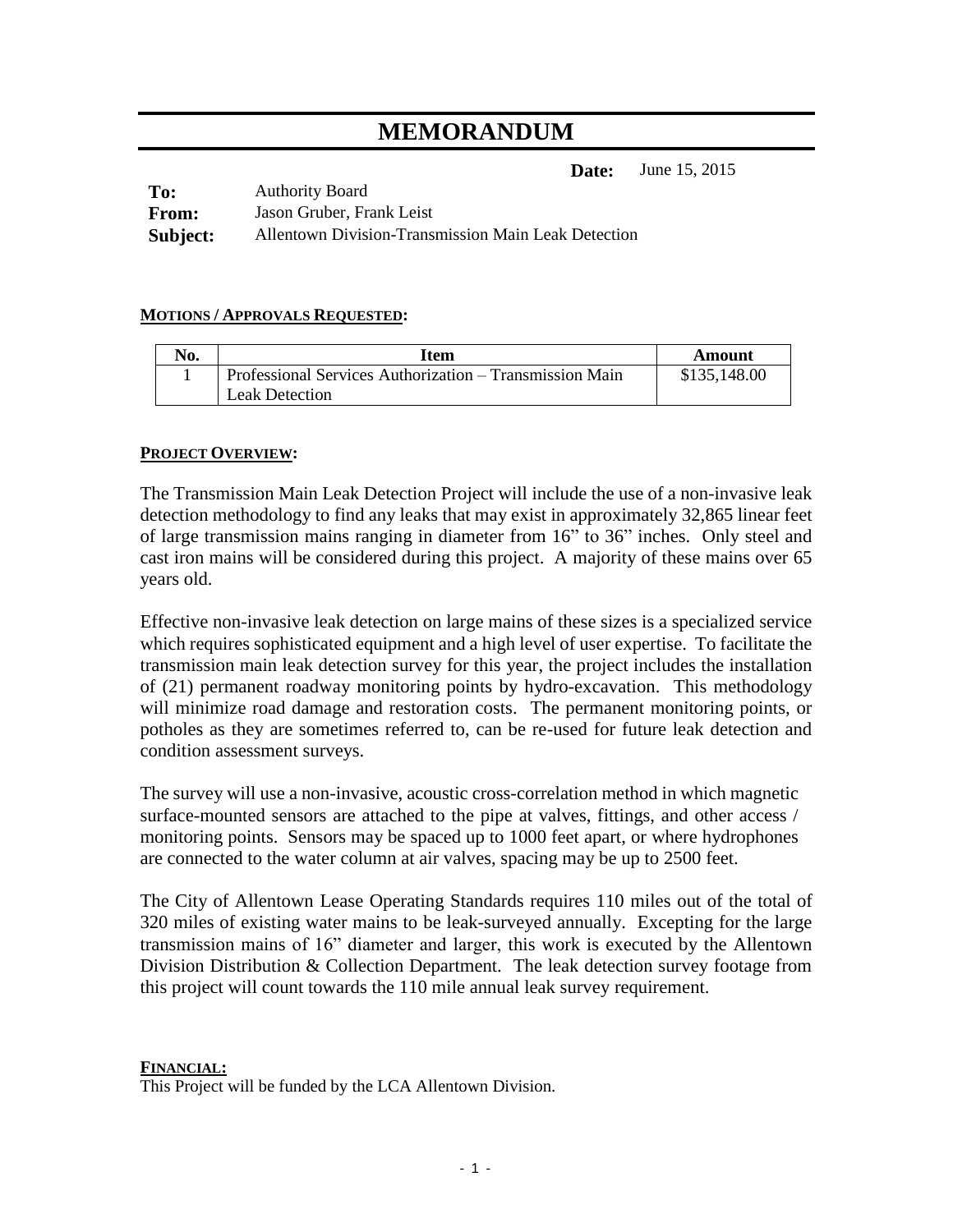#### **PROJECT STATUS:**

The project will move forward as soon as board approval is received.

#### **THIS APPROVAL**

Lehigh County Authority (LCA) intends to retain a firm that will provide leak detection services for all steel and cast iron water transmission mains that are 16"-36" diameter. The following table summarizes the services to be performed:

| <b>Professional Services</b>                                         |
|----------------------------------------------------------------------|
| 1. Provide field verification of all pipe locations                  |
| 2. Install (21) permanent roadway monitoring points                  |
| 3. Provide all traffic control and safety precautions                |
| 4. Issue field reports to immediately document all confirmed leaks   |
| 5. Provide summation report detailing methods used and final results |
|                                                                      |

#### **CONSULTANT SELECTION PROCESS:**

Five (5) firms were contacted in order that they would provide proposals. The results of the solicitations are listed below:

| <b>Consultant</b>                      | Cost                                                                                                     |  |  |
|----------------------------------------|----------------------------------------------------------------------------------------------------------|--|--|
| Echologics, LLC                        | \$135,148.00                                                                                             |  |  |
| <b>Utility Services Company</b>        | Provided an unacceptable alternate<br>technology                                                         |  |  |
| New York Leak Detection                | Declined to propose                                                                                      |  |  |
| <b>Fluid Conservation Technologies</b> | Declined to propose                                                                                      |  |  |
| <b>American Leak Detection</b>         | Subcontracts all large diameter leak<br>detection projects to Echologics so no<br>proposal was submitted |  |  |

We recommend award of the project to Echologics a division of the Mueller Company. Echologics is a leader in the development of acoustic technologies that can non-invasively detect underground leaks and have provided their services around the world, to name a few; The Las Vegas Valley Water District;, United Water- New Jersey; Bristol-United Kingdom; The California Rural Water Association and The City of New Orleans

#### **FUTURE AUTHORIZATIONS-**

There are currently no additional authorizations that are foreseen as part of the initial leak detection project.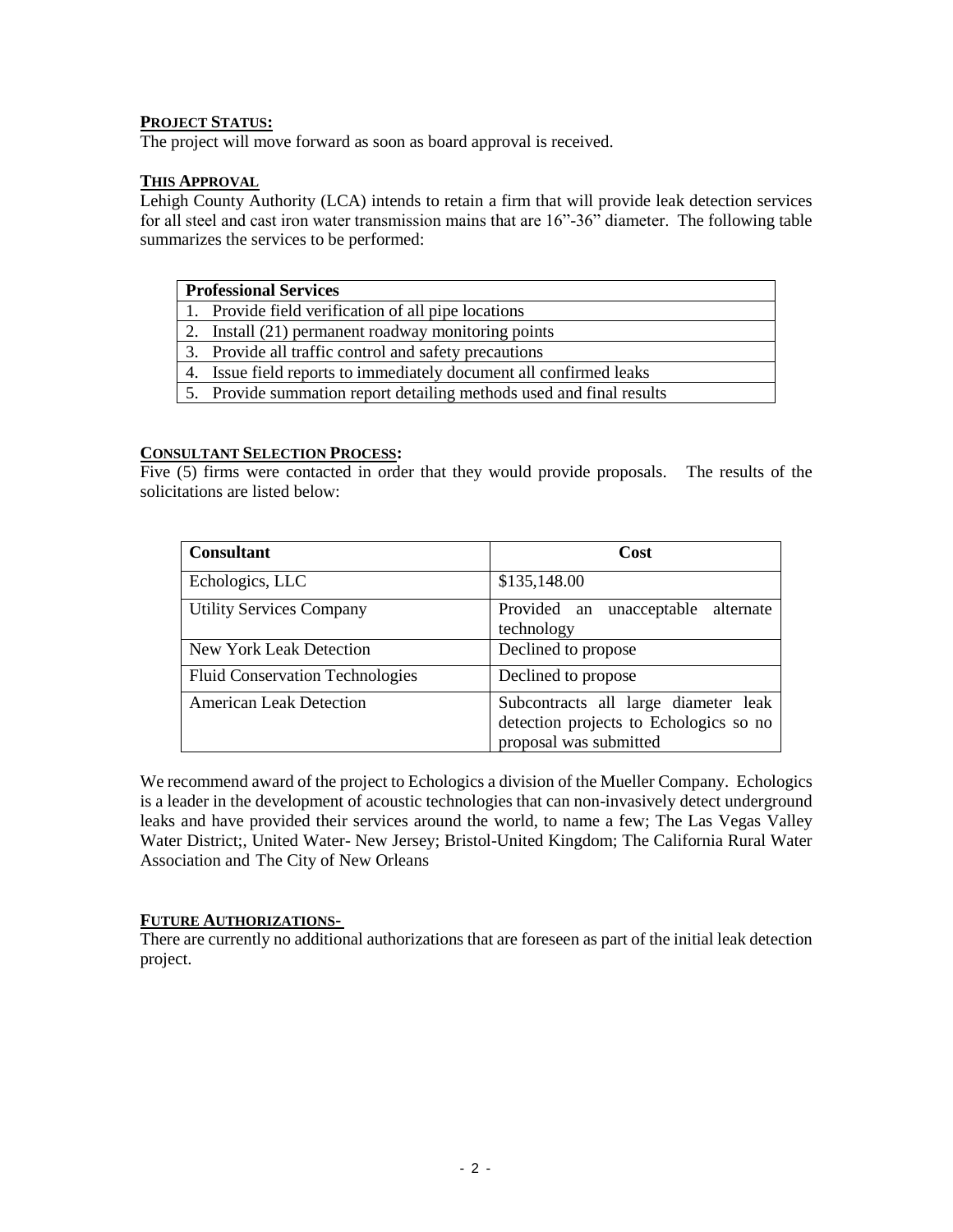

 **(610)398-2503 \* FAX (610)398-8413 \* Email: service@lehighcountyauthority.org**

# **PROFESSIONAL SERVICES AUTHORIZATION**

**Professional:** ECHOLOGICS, LLC **Date:** June 15, 2015 NE Suite 1200 Atlanta, GA 30328 **Approvals**

1200 Abernathy Road **Requested By:** John Parsons

**Department Head: Chief Executive Officer:**

# **Allentown Division - Transmission Main Leak Detection**

Echologics, LLC will perform a non-invasive leak detection survey on 32,865 feet (approximately 6.2 miles) of 16" to 36" diameter steel and cast iron water transmission mains in the Allentown Division.

| <b>Professional Services</b> |                                                                      |  |
|------------------------------|----------------------------------------------------------------------|--|
|                              | 1. Provide field verifications of all pipe locations                 |  |
| 2.                           | Install (21) permanent roadway monitoring points                     |  |
|                              | 3. Provide all traffic control and safety precautions                |  |
| 4.                           | Issue field reports to immediately document all confirmed leaks      |  |
|                              | 5. Provide summation report detailing methods used and final results |  |

**Professional Services:**

**Cost Estimate (not to be exceeded without further authorization):** *\$135,148.00*

**Time Table and Completion Deadline:** As required to meet various critical deadlines as set forth in the proposal.

**(For Authority Use Only) Authorization Completion: Approval: Actual Cost: Date:**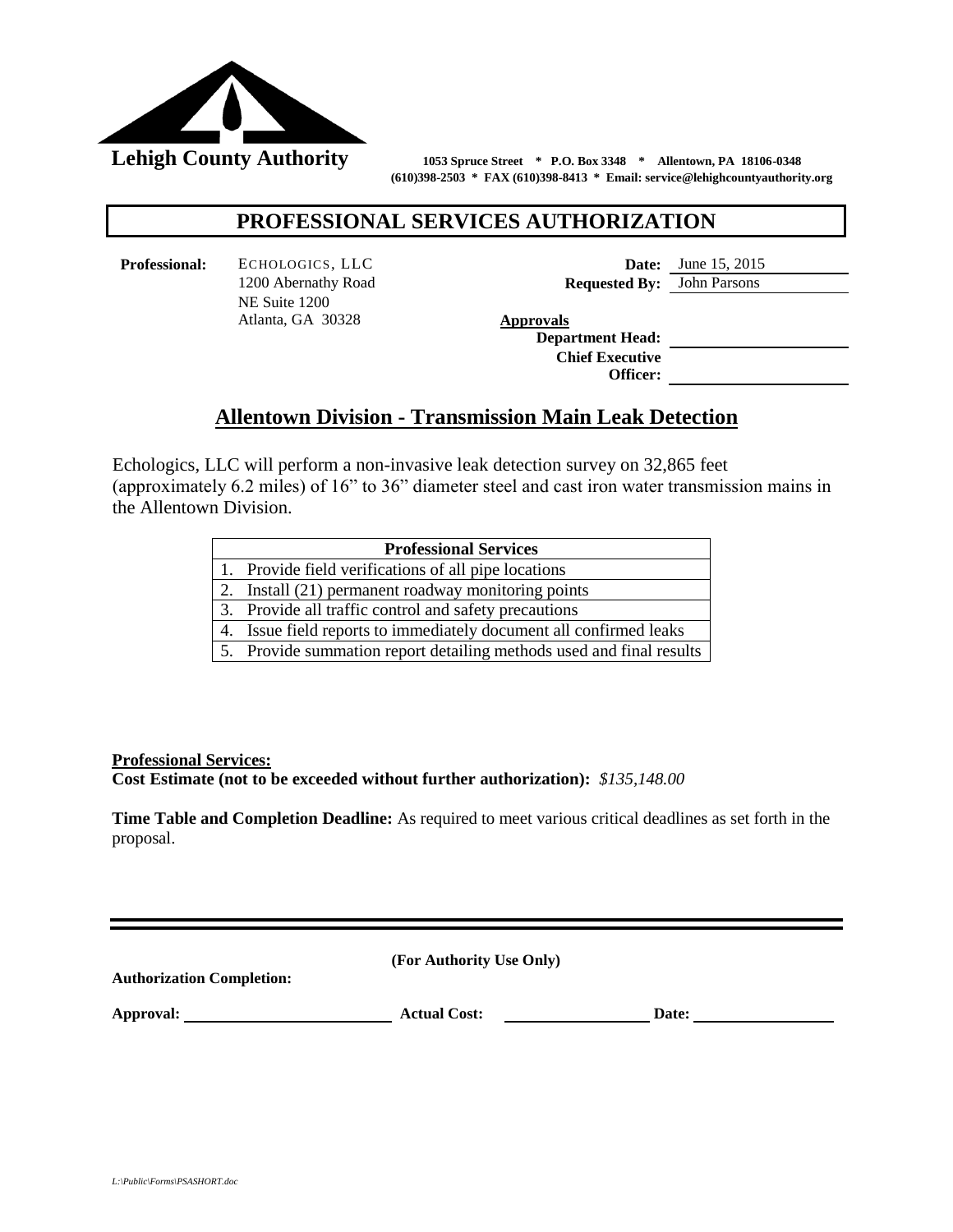# **PROFESSIONAL SERVICES AUTHORIZATION INDEMNIFICATION**

# **Allentown Division - Transmission Main Leak Detection**

(To be signed by Professional and returned to the Authority)

I am or represent the Professional indicated above, and as such I am authorized to:  $\Box$  Accept the terms of the professional services authorization dated June 15, 2015 attached; and

 $\Box$  Agree to indemnify and hold harmless the Authority, its employees, agents, officials, successors and assigns (hereinafter all jointly referred to as "Authority"), from any and all loss and liability for claims, demands, suits or causes of action at law or in equity for damages and injuries (including death of every kind and nature) to persons (including employees of the Professional) and property arising out of error, omission or negligent act of Professional, or any person under contract to it, in rendering professional services under this authorization. The indemnification shall include, but not be limited to, payment of all attorney fees and all incidental litigation expenses of the Authority, whether or not the Authority is held liable. Professional shall not, however, be liable for any portion of a judgment nor associated litigation expenses, including attorney's fees, ultimately determined to be the result of the negligence of the Authority.

Name (signature): Name (printed)

l

Title: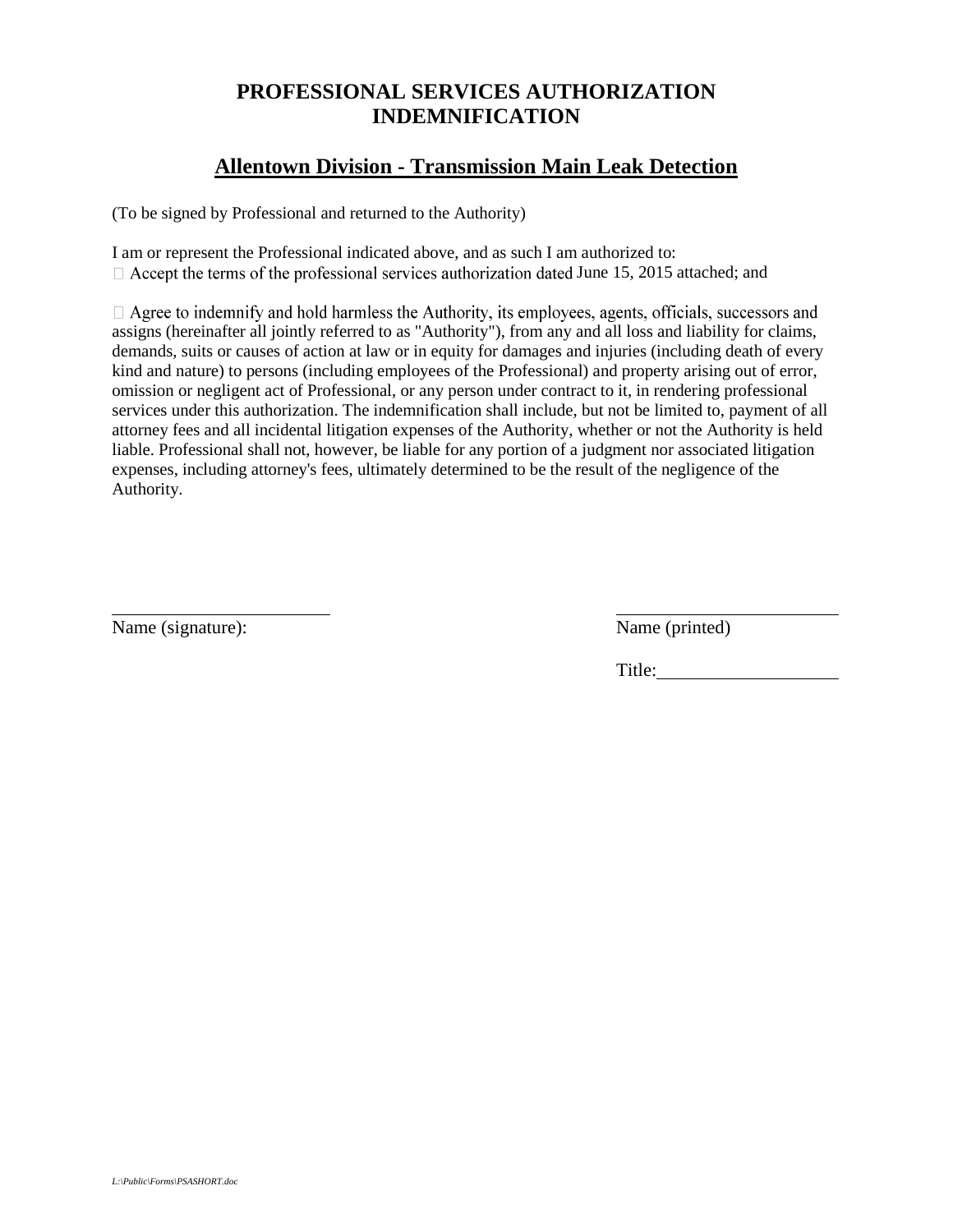# FIRST SUPPLEMENTAL TRUST INDENTURE

LEHIGH COUNTY AUTHORITY

to

MANUFACTURERS AND TRADERS TRUST COMPANY,

as Trustee

Dated as of June <u>2015</u>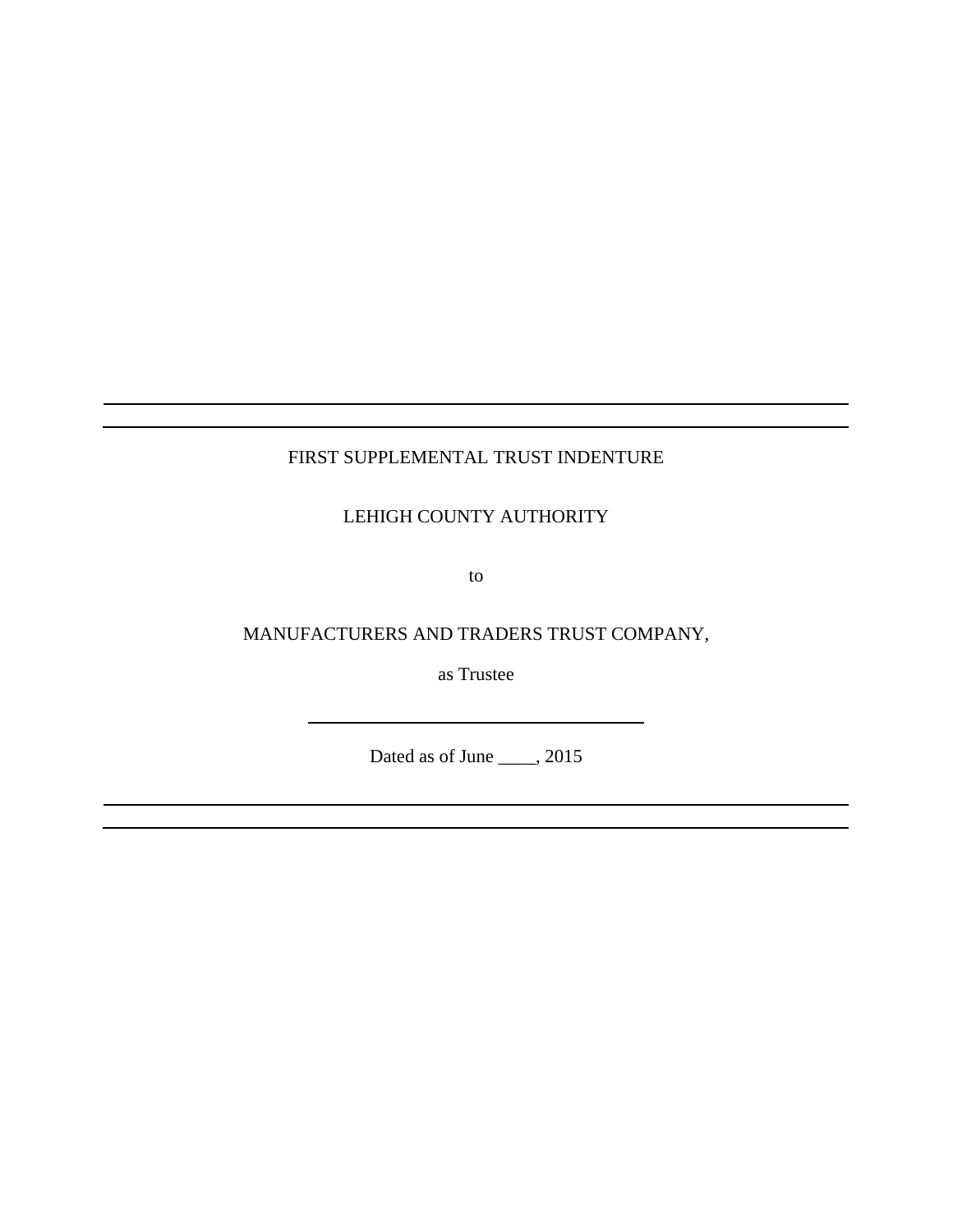#### FIRST SUPPLEMENTAL TRUST INDENTURE

THIS FIRST SUPPLEMENTAL TRUST INDENTURE dated as of June \_\_\_, 2015 (this "First Supplemental Indenture"), between LEHIGH COUNTY AUTHORITY (the "Authority"), a body corporate and politic duly organized and validly existing under the laws of the Commonwealth of Pennsylvania (the "Commonwealth"), and MANUFACTURERS AND TRADERS TRUST COMPANY (together with its successors hereunder, the "Trustee"), a corporation with trust powers organized and existing under the laws of the state of New York acting through its corporate trust office in Harrisburg, Dauphin County, Pennsylvania, and supplements and amends that certain Trust Indenture dated as of August 1, 2013 (the "Original Indenture"), between the Authority and the Trustee.

### WITNESSETH:

WHEREAS, the Authority is a body corporate and politic organized by the Board of County Commissioners of the County of Lehigh, Pennsylvania under the provisions of the Pennsylvania Municipality Authorities Act, 53 Pa. C.S. §5601 *et seq*., as amended (the "Act"); and

WHEREAS, the City of Allentown, Pennsylvania (the "City") owns the Allentown Sewer Utility System and the Allentown Water Plant and Distribution System; and

WHEREAS, pursuant to the terms and conditions of the Allentown Water and Sewer Utility System Concession and Lease Agreement dated as of May 1, 2013, as supplemented by a Letter Agreement dated July 25, 2013 (collectively, the "Original Concession Agreement"), by and between the City and the Authority, the City leased to the Authority, and the Authority leased from the City, the Sewer Utility System, the real property for which is described on Schedule 1A attached to the Original Concession Agreement, and the Water Plant and Distribution System, the real property for which is described on Schedule 1B attached to the Original Concession Agreement, upon the terms and conditions set forth therein; and

WHEREAS, the Authority, in connection with the Original Concession Agreement, authorized the undertaking of the 2013 Project, and has issued its 2013 Bonds under and pursuant to the Original Indenture from the Authority to the Trustee; and

WHEREAS, the City and the Authority desire to further supplement and amend the Original Concession Agreement to correct certain errors and omissions contained on Schedules 1A and 1B of the Original Concession Agreement with respect to the legal descriptions of the real property included in the Sewer Utility System and the Water Plant and Distribution System, and in connection therewith will enter into a First Amendment to Allentown Water and Sewer Utility System Concession and Lease Agreement dated as of  $\qquad \qquad , 2015$ (the "First Amendment," and together with the Original Concession Agreement, the "Concession Agreement"); and

WHEREAS, in connection with the execution of the First Amendment, the City and the Authority shall execute and deliver an amendment to the Memorandum of Lease, which shall be recorded with the Lehigh County Recorder of Deeds (the "Lease Amendment"); and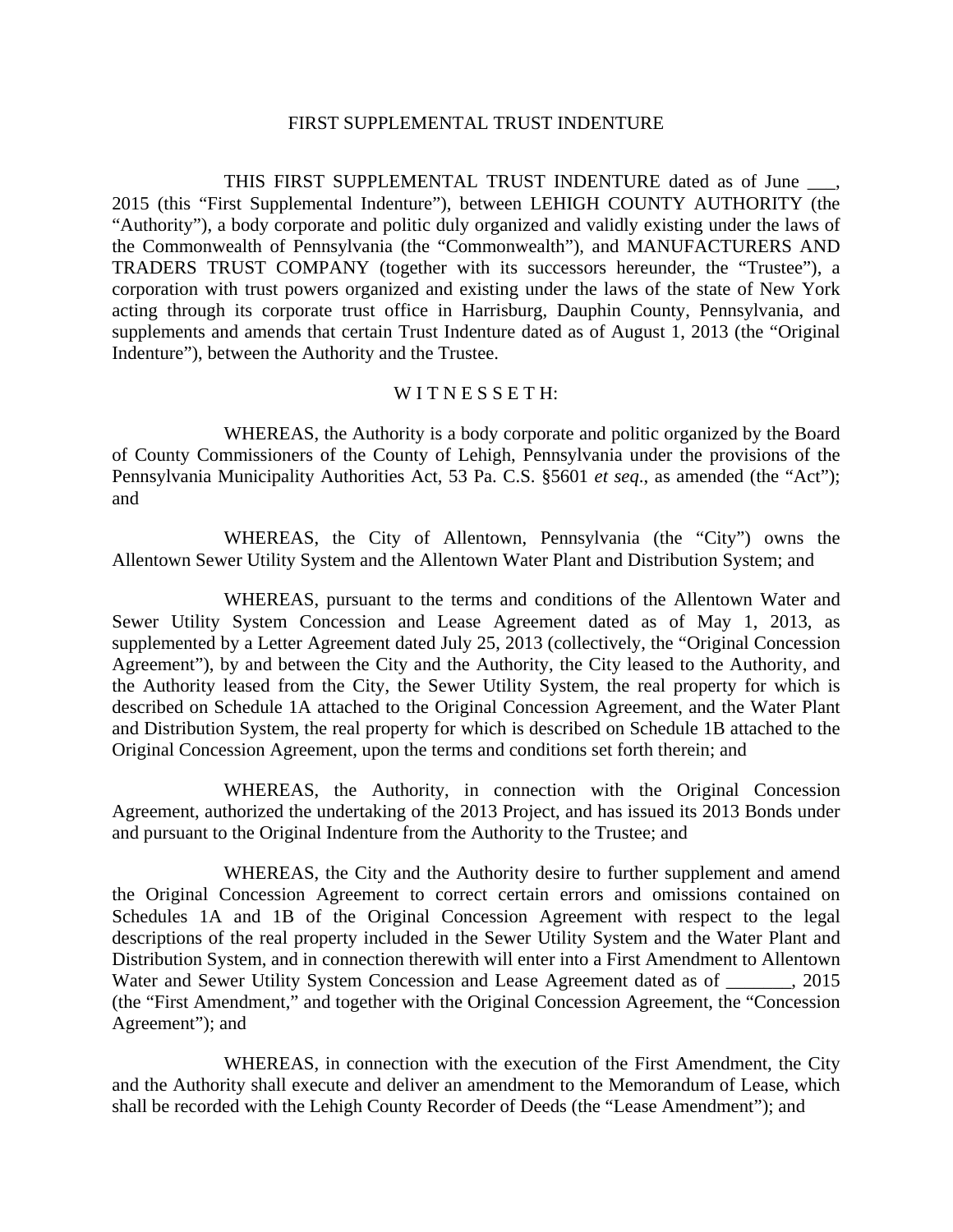WHEREAS, sections 13.01(c) of the Original Indenture provide that the Authority and the Trustee may from time to time subject to the conditions and restrictions therein enter into Supplemental Indentures to, *inter alia*, subject, describe or re-describe any property subjected or to be subjected to the lien of the Original Indenture; and

WHEREAS, the Authority and the Trustee desire to execute this First Supplemental Indenture to incorporate such changes made by the First Amendment and to provide that future amendments to the Concession Agreement, where permitted therein and by this Indenture, may be incorporated by reference without the need for additional action by the Authority and the Trustee; and

WHEREAS, the Authority has by appropriate action taken at its meeting on \_\_\_\_\_\_\_\_, 2015 authorized and directed the execution and delivery of the First Amendment, the Lease Amendment and this First Supplemental Indenture; and

NOW, THEREFORE, intending to be legally bound, the Authority and the Trustee do hereby agree as follows:

# **ARTICLE I GENERAL PROVISIONS**

Section 1.01 Definitions. All defined terms used but not defined herein shall have the meanings set forth in the Original Indenture. The terms defined in this First Supplemental Indenture, in the preambles hereto and in this Article I (including such terms defined in the Original Indenture as are modified or supplemented in the preambles hereto or in this Article I), shall for all purposes of the Indenture, have the meanings herein specified, unless the context clearly otherwise requires:

"Concession Agreement" shall mean the Allentown Water and Sewer Utility System Concession and Lease Agreement dated as of May 1, 2013, as the same shall be supplemented and amended from time to time, in accordance with the provisions therein and in this Indenture.

#### **ARTICLE II AMENDMENTS**

Section 2.01 Amendment to Original Indenture. In accordance with Section 13.01 of the Original Indenture, the Original Indenture is modified, as follows: Section 10.09 of the Original Indenture is amended by adding new subsection (jj), as follows:

> "(jj) Notice of the adoption of an amendment or supplement to the Concession Agreement, along with a copy of such amendment or supplement."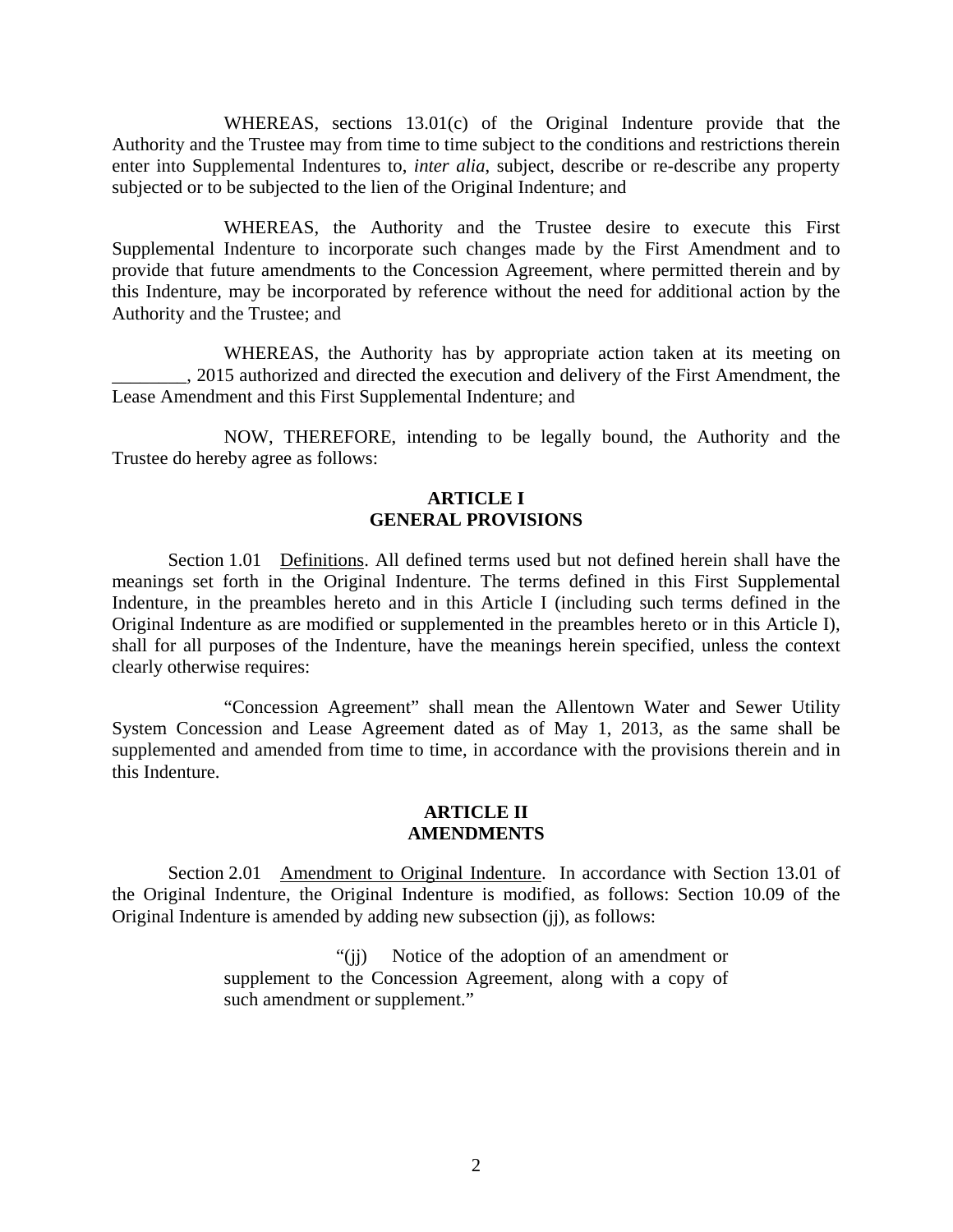#### **ARTICLE III MISCELLANEOUS**

Section 3.01 Ratification and Confirmation of Original Indenture. All terms, conditions and covenants of the Original Indenture, except to the extent that the same are modified or amended or supplemented hereby, are ratified and confirmed and are declared to be and shall be and shall remain in full force and effect and shall apply in all respects to this First Supplemental Indenture, all as shall be applicable and appropriate, with like effect, as applicable and appropriate, as if the same were repeated substantively, in full herein; provided, however, that the Original Indenture always shall be construed so as to give proper effect and meaning to the intent and purposes hereof.

Section 3.02 Confirmation of Assignment, Transfer and Pledge. The Authority specifically confirms the assignment, transfer and pledge with the Trustee under the Indenture of all right, title and interest of the Authority in and to the Trust Estate.

Section 3.03 Integral Part. This First Supplemental Indenture, being a supplement to the Original Indenture, shall be construed as an integral part thereof.

Section 3.04 Use of Article and Section Numbers. Use of Article and Section numbers herein is for convenience only and such Article and Section numbers do not bear any relationship to Article and Section numbers of the Original Indenture which may be numbered similarly.

Section 3.05 Counterparts. This First Supplemental Indenture may be executed and delivered in multiple counterparts, each of which shall be regarded for all purposes as an original; and such counterparts shall constitute but one and the same instrument.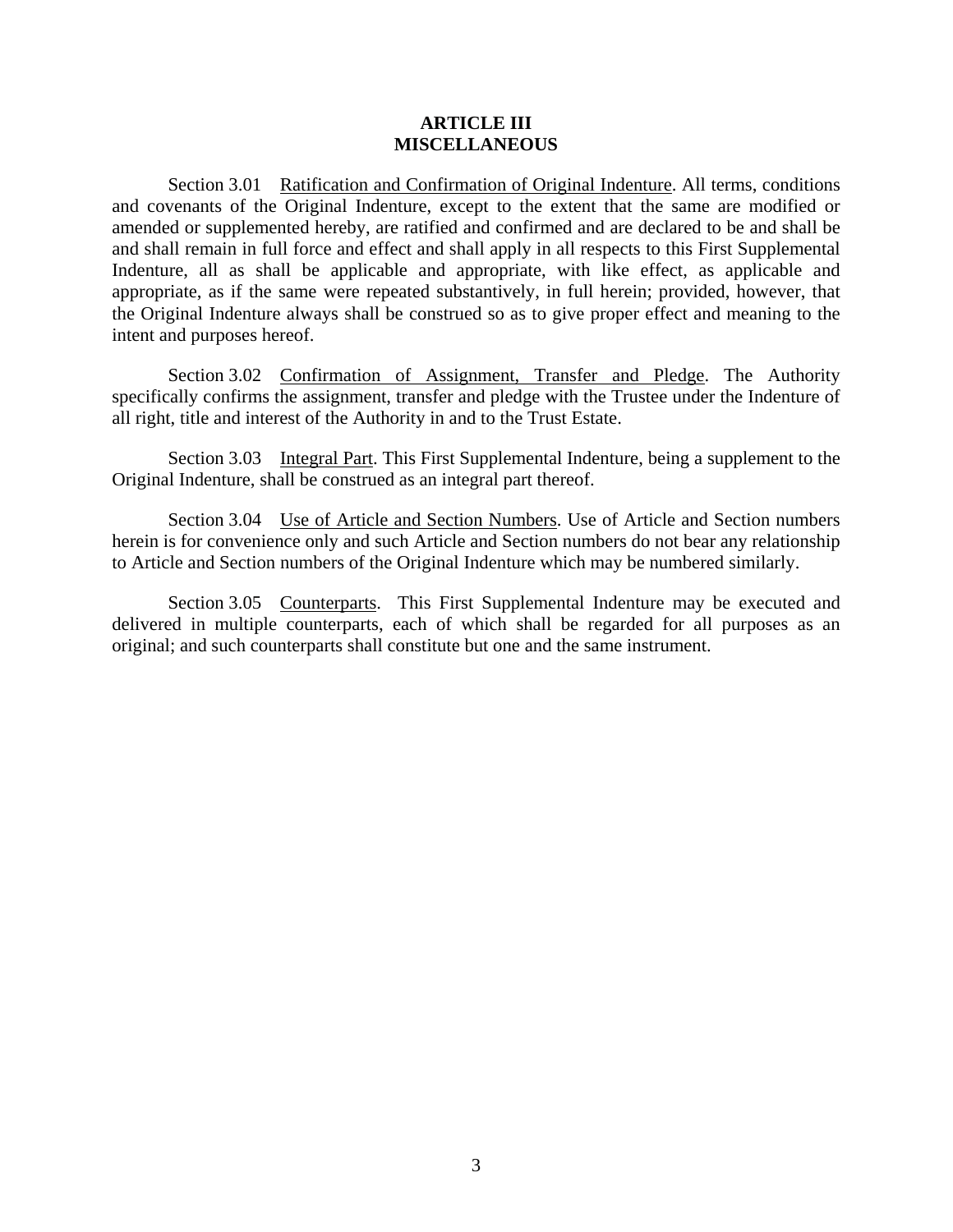IN WITNESS WHEREOF, LEHIGH COUNTY AUTHORITY has caused this First Supplemental Indenture to be executed by its General Manager and its Solicitor and Manufacturers and Traders Trust Company has caused this First Supplemental Indenture to be executed by an Authorized Officer, all as of the day and year first written above.

# LEHIGH COUNTY AUTHORITY

Attest:

 $\overline{By:}$ 

Solicitor By: <u>Chief Executive Officer</u>

# MANUFACTURERS AND TRADERS TRUST COMPANY, as Trustee

By:

Authorized Signatory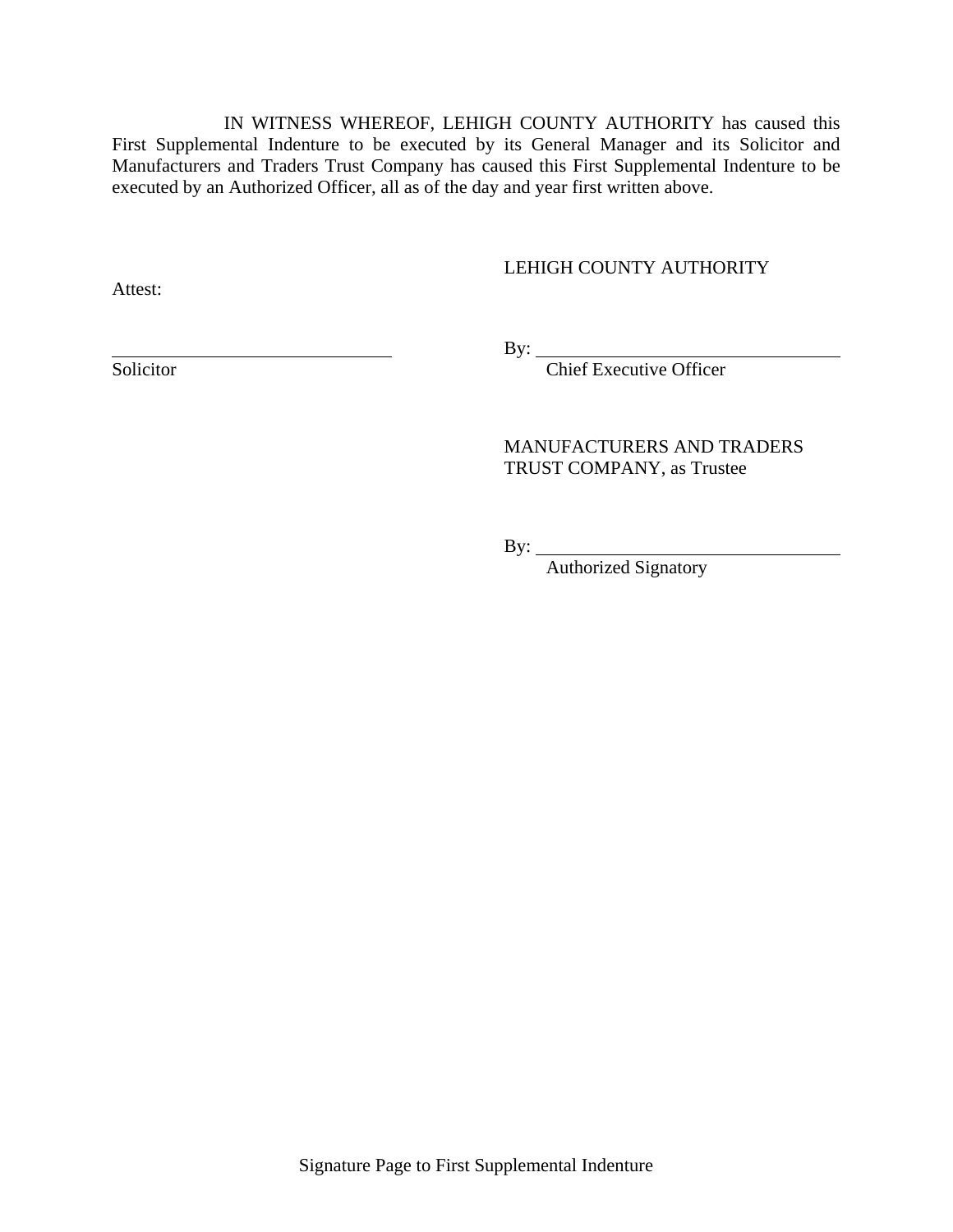640537724374-1 (Parcel A) 547681151896-1 (Parcels B1 and B3) 547681766181-1 (Parcel B2) 549687306085-1 (Parcel C-1) 549698420599-1 (Parcel C-1) 549687025935-1 (Parcel C2) 640680701041-1 (Parcels D1 and D2) 548766493444-1 (Parcels E1 and E2) 640514849503-1 (Parcels F1 and F2) 640514929328-1 (Parcels F1 and F2) 640505801489-1 (Parcel G)

641608803433-1 (Parcel H) 641713031099-1 (Parcel I) 640793720039-1 (Parcel J) 640753265912-1 (Parcel K) 640750739532-1 (Parcel L) 640750170804-1 (Parcel L) 640751057379-1 (Parcel L) 640751452311-1 (Parcel L) 640660609774-1 (Parcel M) 640696235818-1 (Parcel N) 549687306085-1 (Parcel O)

# **AMENDMENT TO MEMORANDUM OF ALLENTOWN WATER AND SEWER UTILITY SYSTEM CONCESSION AND LEASE AGREEMENT**

THIS AMENDMENT TO MEMORANDUM OF ALLENTOWN WATER AND SEWER UTILITY SYSTEM CONCESSION AND LEASE AGREEMENT (this "Amended Memorandum") is dated as of the \_\_\_\_\_\_\_ day of \_\_\_\_\_\_\_\_\_\_\_\_\_, 2015, and effective as of the \_\_\_\_\_\_\_\_ day of \_\_\_\_\_\_\_\_\_\_\_\_\_, 2015, by and between the CITY OF ALLENTOWN, a municipality and city of the third class of the Commonwealth of Pennsylvania duly organized and existing under the Constitution and laws of said Commonwealth and the City of Allentown Home Rule Charter (the "Landlord"), and LEHIGH COUNTY AUTHORITY, a municipal authority duly organized and existing under the Constitution and laws of said Commonwealth ("Tenant").

# **WITNESSETH:**

WHEREAS, Landlord and Tenant have entered into the Allentown Water and Sewer Utility System Concession and Lease Agreement dated as of May 1, 2013 (the "Original Agreement"), a memorandum of which was recorded with the Lehigh County Recorder of Deeds on August 8, 2013 as Instrument Number 2013030449 (the "Memo of Lease"), pursuant to which Landlord leased the Property to Tenant (the "Lease"); and

WHEREAS, Landlord and Tenant have entered into a certain First Amendment to Allentown Water and Sewer Utility System Concession and Lease Agreement dated as of even date herewith (the "Amendment"). The Original Agreement as amended by the Amendment shall be referred to as the "Agreement"; and

WHEREAS, the purpose of the Amendment is to reflect a change in the legal description of the Property being leased by Tenant from Landlord under the Lease; and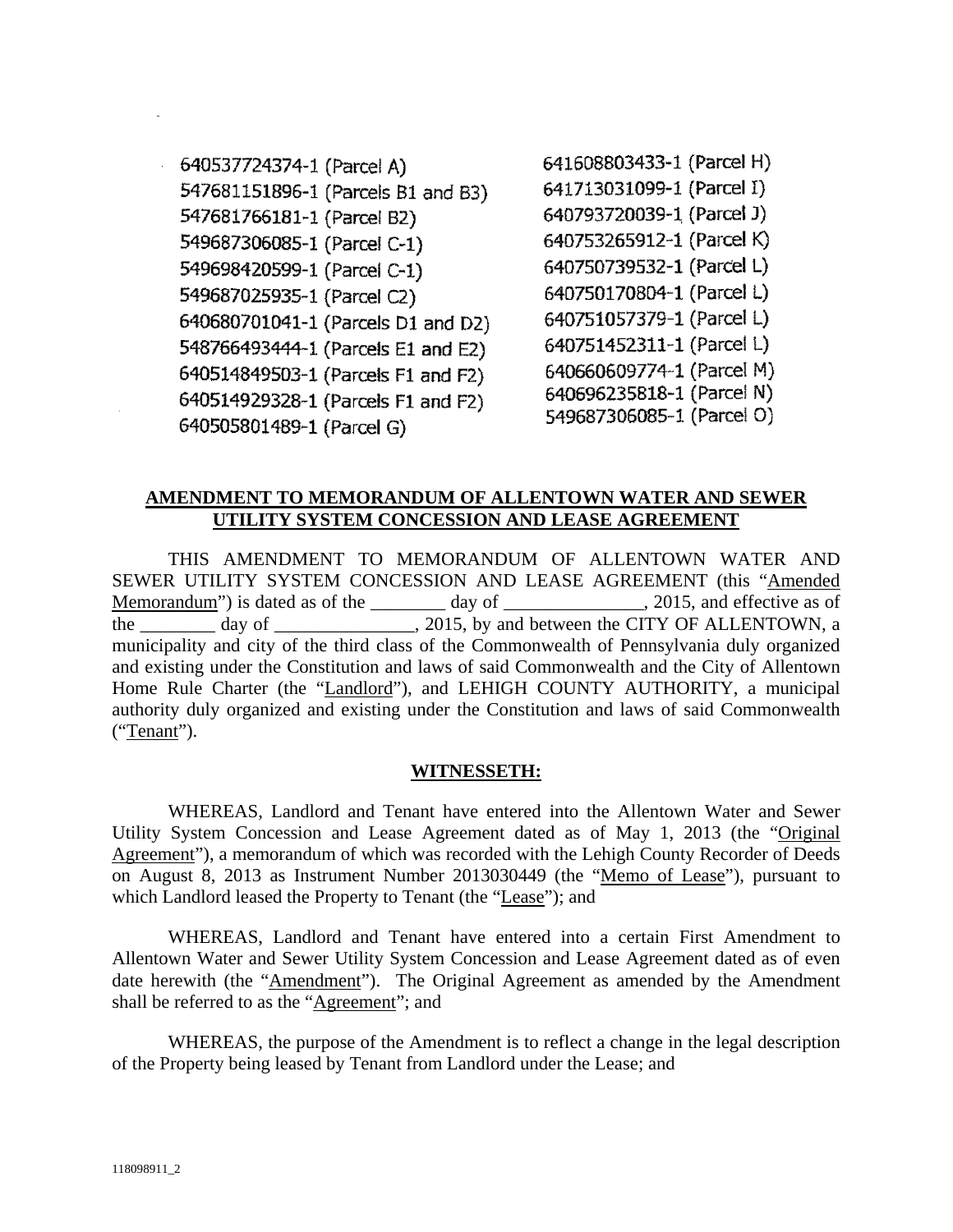WHEREAS. the parties intend by this Amended Memorandum to amend the Memo of Lease to reflect the change in the legal description of the Property.

NOW, THEREFORE, Landlord and Tenant, intending to be legally bound, hereby agree as follows:

- 1. The name of Landlord is the City of Allentown.
- 2. The name of Tenant is Lehigh County Authority.
- 3. The addresses of the parties to the Agreement are:

| (a) | Landlord: | City of Allentown<br>435 Hamilton Street, Room 227<br>Allentown, PA 18101<br><b>Attention: Director of Finance</b>        |
|-----|-----------|---------------------------------------------------------------------------------------------------------------------------|
| (b) | Tenant:   | Lehigh County Authority<br>1053 Spruce Street, P.O. Box 3348<br>Allentown, PA 18106<br>Attention: Chief Executive Officer |

4. The Original Agreement is dated as of May 1, 2013. The Amendment is dated as of \_\_\_\_\_\_\_\_\_\_\_, 2015.

5. The description of the demised premises as set forth in the Lease is as set forth on *Exhibit A* attached hereto and made a part hereof (the "Property").

6. The date of commencement of the term of the Lease is August 7, 2013 (the "Commencement Date").

7. The initial term of the Lease expires on the  $50<sup>th</sup>$  anniversary of the Commencement Date (or such later date as required pursuant to the terms of the Agreement to effect a Delay Event Remedy (as defined in the Agreement) or to provide AA-Compensation (as defined in the Agreement) through an extension of the term of the Lease), unless sooner terminated in accordance with the provisions of the Agreement or in the event that the Tenant's existence is not extended as provided in Section 3.6 of the Lease.

8. The Agreement provides for rights of extension of the Lease: (i) if a Delay Event (as defined in the Agreement) occurs as described in Section 15.1(d) of the Agreement, then Tenant shall have the right to extend the initial term of the Lease for a period that would be sufficient so to compensate Tenant and to restore Tenant to the same economic position as Tenant would have been in had such Delay Event not occurred, all in accordance with the terms and conditions of Section 15.1(d) of the Agreement.

9. The Tenant does not have a right of purchase of or refusal on the Property or any part thereof.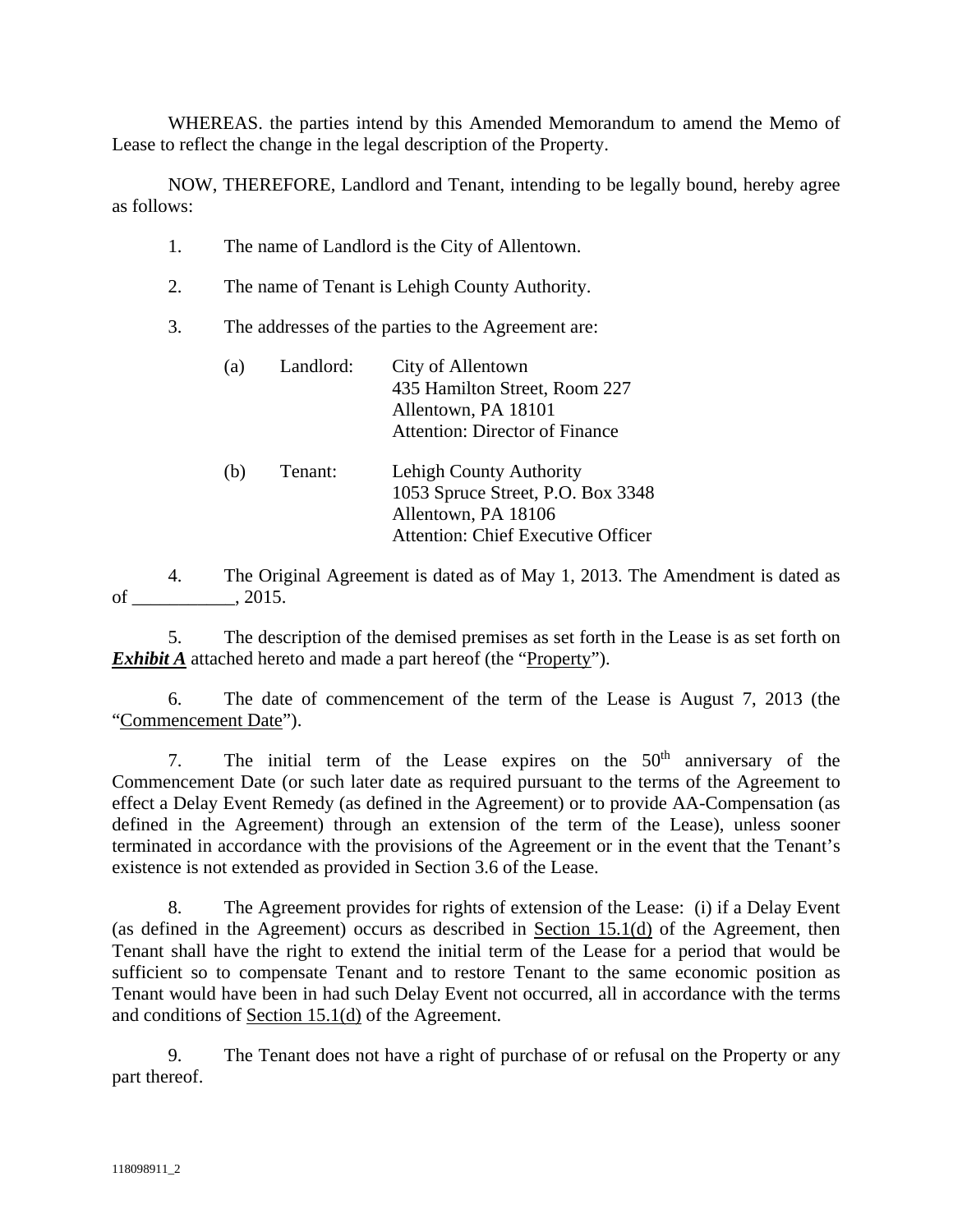10. Information regarding the Lease may be obtained from either of the undersigned parties hereto at their respective addresses noted in Section 3 above.

11. All terms and conditions of the Agreement are hereby incorporated herein by reference as if fully set forth herein. This Amended Memorandum has been entered into for the sole purpose of placing the Agreement, as amended by the Amendment, of record and shall not be deemed to amend, modify, supplement, or change any of the terms and conditions of the Agreement or the Amendment in any respect whatsoever. To the extent of any conflict between this Amended Memorandum and the Agreement (as amended by the Amendment), the terms of the Agreement (as amended by the Amendment) shall govern and control. This Amended Memorandum may be executed in two or more counterparts, each of which shall be deemed an original but all of which together shall constitute and be construed as one and the same instrument.

12. The Memo of Lease is hereby amended and restated in its entirety.

# **SIGNATURES BEGIN ON NEXT PAGE**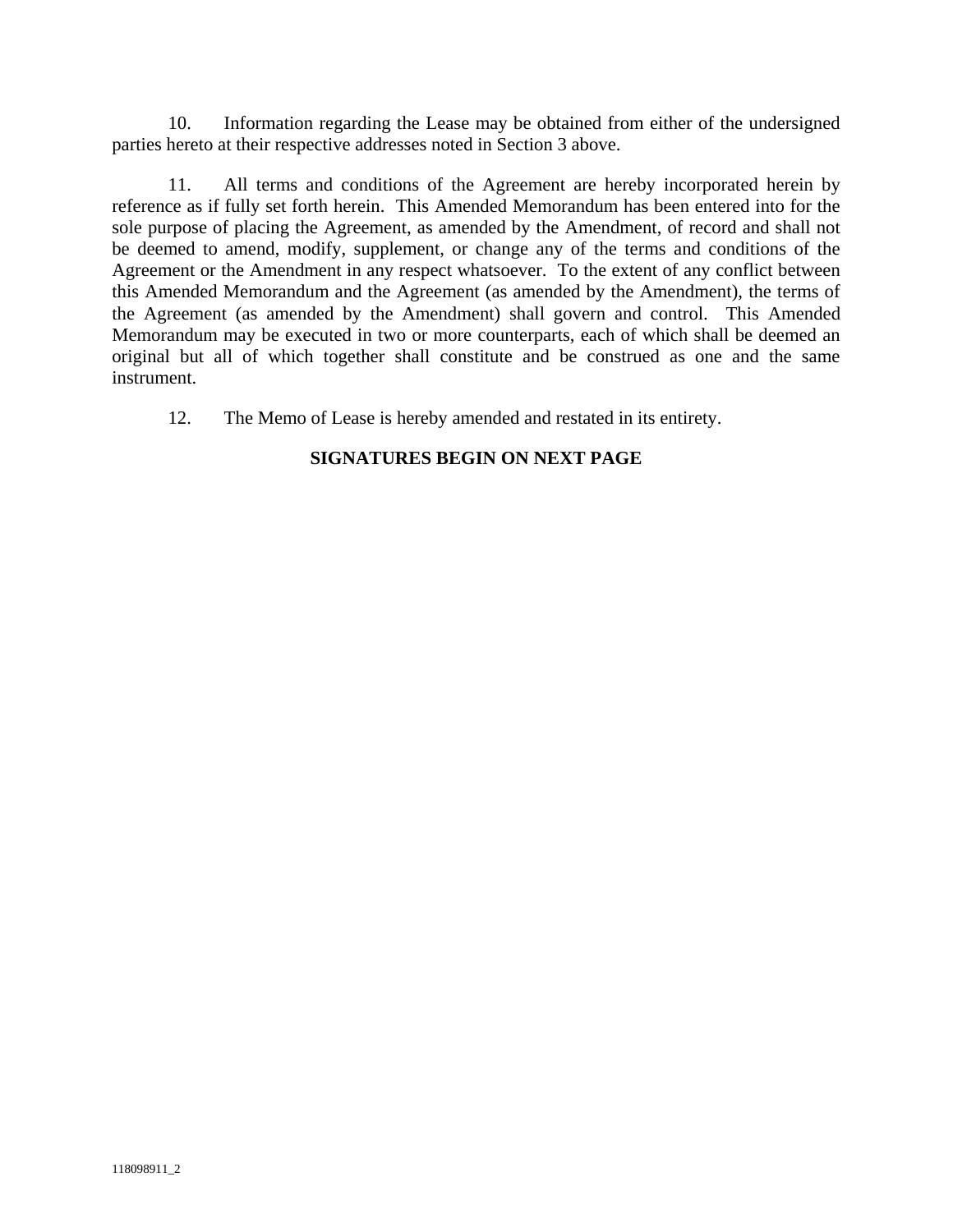IN WITNESS WHEREOF, Landlord and Tenant have executed this Amended Memorandum as of the day and year first above written.

# **LANDLORD:**

# CITY OF ALLENTOWN

| Bv:<br>Name:                 |     |  |
|------------------------------|-----|--|
| Title:                       |     |  |
| COMMONWEALTH OF PENNSYLVANIA | SS: |  |
| <b>COUNTY OF LEHIGH</b>      |     |  |

On this <u>equilibrary</u> day of <u>equilibrary 2015</u>, before me, the undersigned officer, personally appeared \_\_\_\_\_\_\_\_\_\_\_\_\_\_\_\_\_\_, who acknowledged himself/herself to be the \_\_\_\_\_\_\_\_\_\_\_\_\_\_\_\_\_\_ of the **CITY OF ALLENTOWN**, a municipality and city of the third class of the Commonwealth of Pennsylvania duly organized and existing under the Constitution and laws of said Commonwealth and the City of Allentown Home Rule Charter, and that he/she, as such officer, being authorized to do so, executed the foregoing instrument for the purposes therein contained by signing the name of the City of Allentown by himself/herself as such officer.

IN WITNESS WHEREOF, I hereunto set my hand and official seal.

Notary Public

\_\_\_\_\_\_\_\_\_\_\_\_\_\_\_\_\_\_\_\_\_\_\_\_\_\_\_\_\_\_\_\_\_\_\_\_

My commission expires: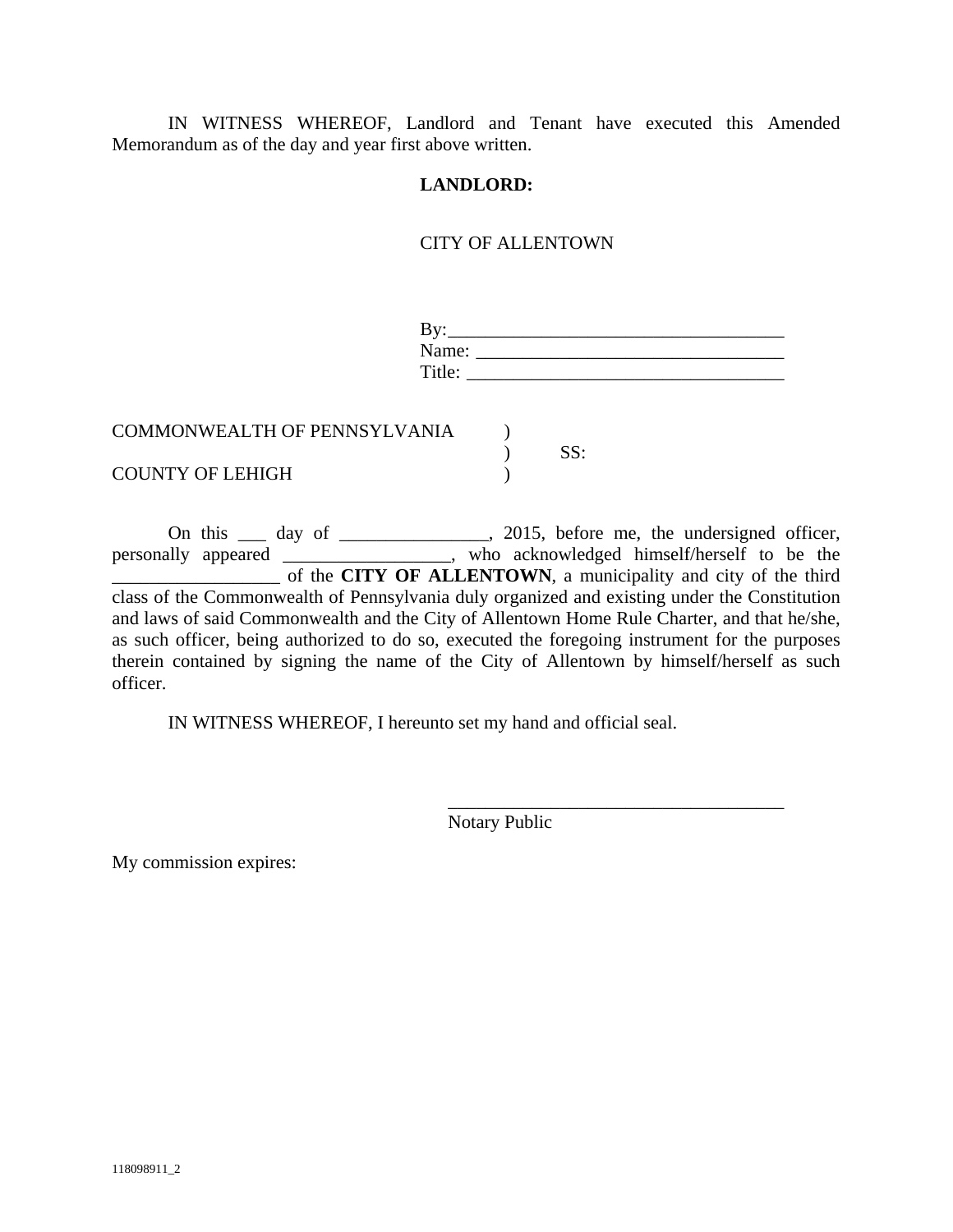IN WITNESS WHEREOF, Landlord and Tenant have executed this Amended Memorandum as of the day and year first above written.

# **TENANT:**

# LEHIGH COUNTY AUTHORITY

|                  | $\mathbf{B} \mathbf{v}$ :<br>Name:<br>Title: |     |
|------------------|----------------------------------------------|-----|
| STATE OF         |                                              |     |
| COUNTY OF ______ |                                              | SS: |

On this \_\_\_\_\_\_\_ day of \_\_\_\_\_\_\_\_\_\_\_\_\_\_, 2015, before me, the undersigned officer, personally appeared \_\_\_\_\_\_\_\_\_\_\_\_\_\_\_\_\_\_, who acknowledged himself/herself to be the \_\_\_\_\_\_\_\_\_\_\_\_\_\_\_\_\_\_ of Lehigh County Authority, a municipal authority duly organized and existing under the Constitution and laws of the Commonwealth of Pennsylvania, and that he/she, as such officer, being authorized to do so, executed the foregoing instrument for the purposes therein contained by signing the name of the company by himself/herself as such officer.

IN WITNESS WHEREOF, I hereunto set my hand and official seal.

Notary Public

\_\_\_\_\_\_\_\_\_\_\_\_\_\_\_\_\_\_\_\_\_\_\_\_\_\_\_\_\_\_\_\_\_\_\_\_

My commission expires: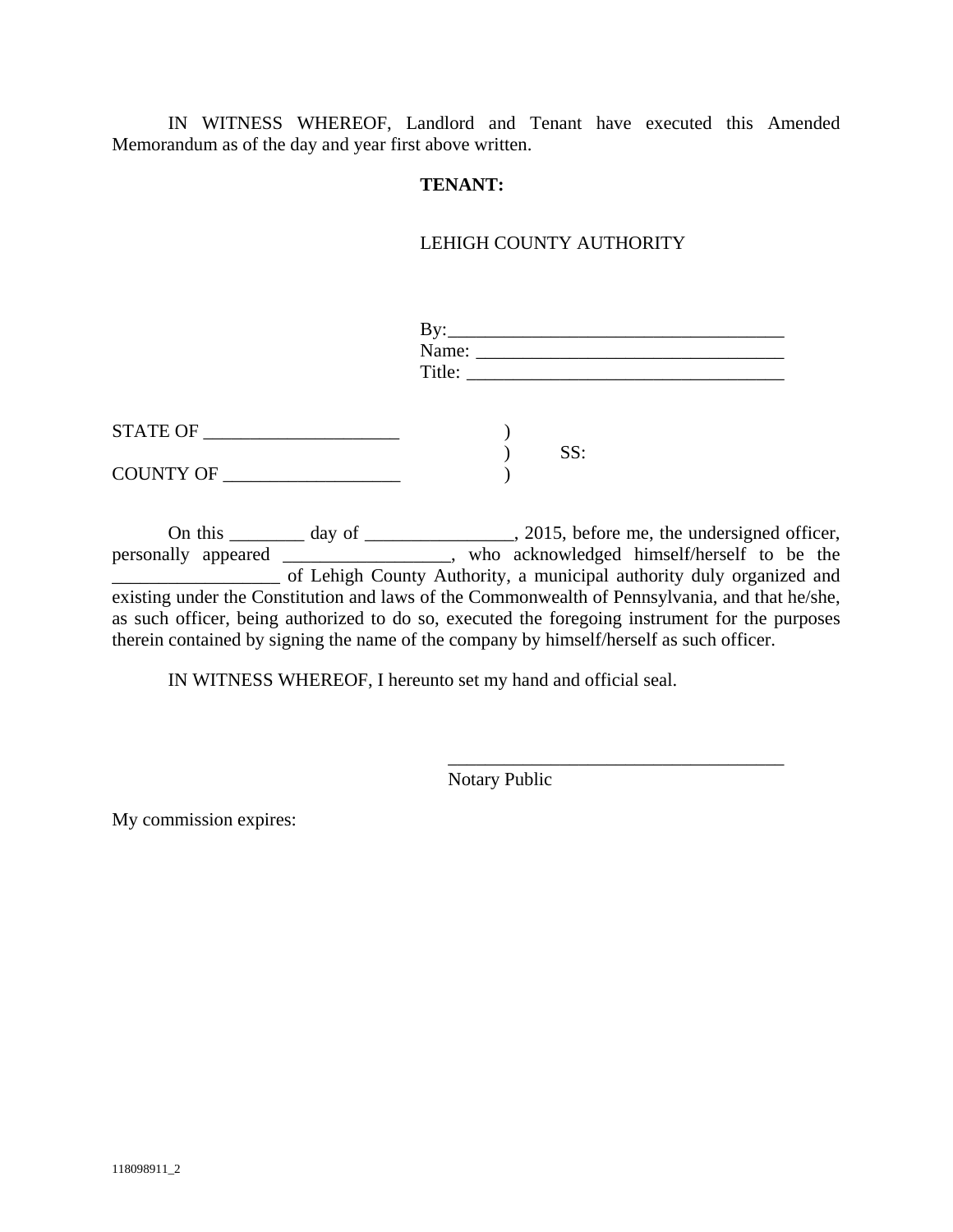# **EXHIBIT "A" TO AMENDED MEMORANDUM**

# **LEGAL DESCRIPTION OF THE PROPERTY**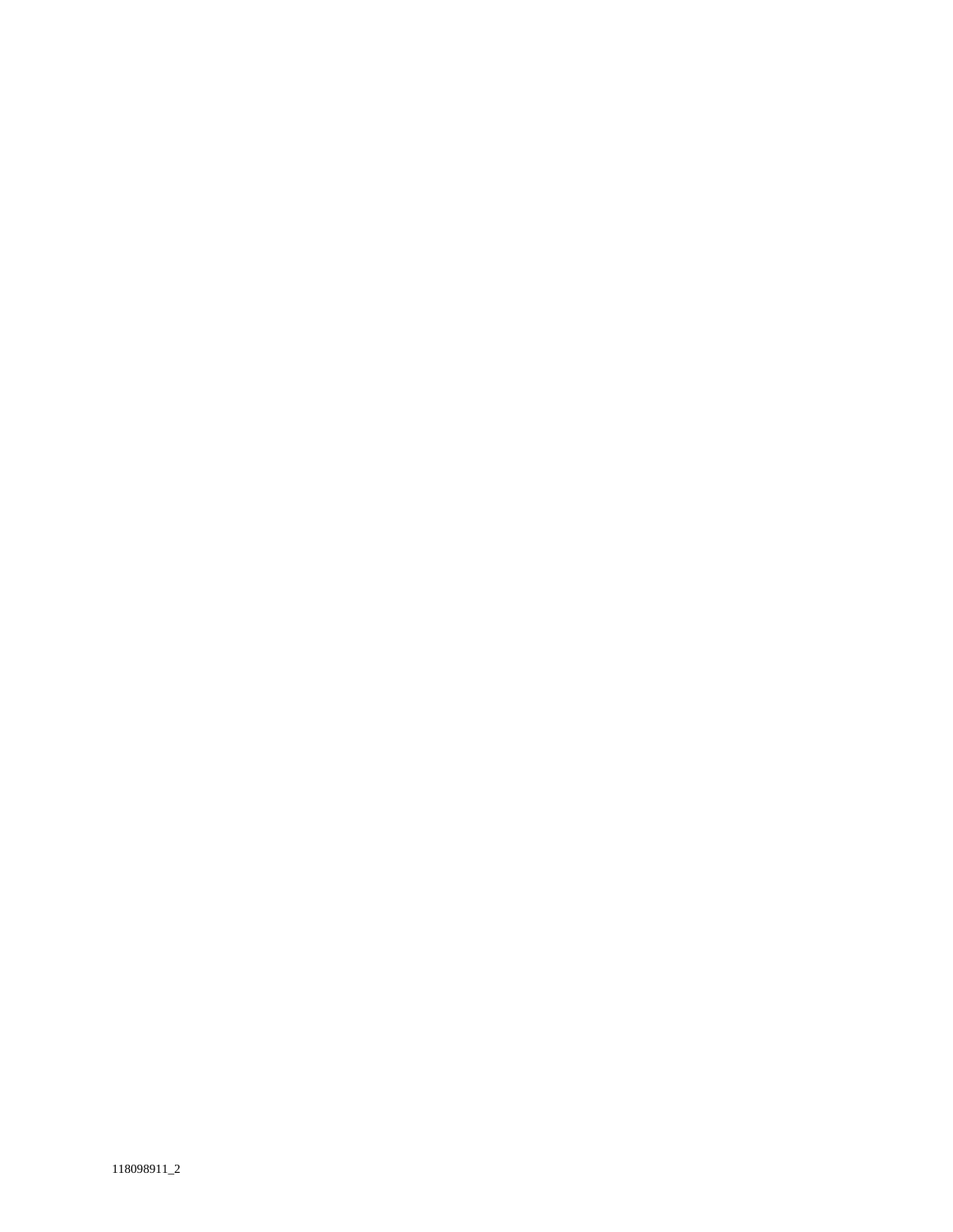# **RESOLUTION NO. 5-2015-1**

*SUPPLEMENTAL RESOLUTION TO RESOLUTION NO. 4-2015-1* 

(Duly adopted 18 May 2015)

*A RESOLUTION OF THE BOARD OF LEHIGH COUNTY AUTHORITY, AMENDING ITS 13 APRIL 2015 RESOLUTION, BY AMENDING CERTAIN DESIGNATIONS AS IT RELATES TO THE ISSUANCE OF THE AUTHORITY'S WATER REVENUE BOND, SERIES OF 2015 (THE "BOND"); AUTHORIZING OTHER NECESSARY ACTION; AND PROVIDING WHEN THIS SUPPLEMENTAL RESOLUTION SHALL BECOME EFFECTIVE.* 

#### WITNESSETH:

 WHEREAS, the Lehigh County Authority (the "Authority") is a body corporate and politic organized by the Board of the County Commissioners of Lehigh County, Pennsylvania (hereinafter called the "County") under the Municipality Authorities Act (the Act of June 19, 2001, as amended and supplemented), of the Commonwealth of Pennsylvania (hereinafter called the "Act"), as evidenced by its Certificate of Incorporation dated September 21, 1966; and

 WHEREAS, pursuant to such incorporation, as amended, the Authority owns and operates, among other things, a suburban water system (the "Water System") in the Lehigh Valley; and

WHEREAS, the Authority previously issued \$14,700,000 aggregate principal amount of its Adjustable/Fixed Rate Water Revenue Bonds, 1984 Series (the "1984 Bonds") pursuant to a Trust Indenture (the "Original Indenture"), dated as of November 1, 1984, between the Authority and First Valley Bank now by successor The Bank of New York Mellon (the "Trustee") in regards to the Authority's Water System revenues ("Water Revenues"); and

WHEREAS, the Authority, under the Original Indenture, pledged the Authority's Water Revenues as security for the Authority's 1984 Bonds and future additional bonds issued under the Original Indenture and supplements thereto, on a party lien basis; and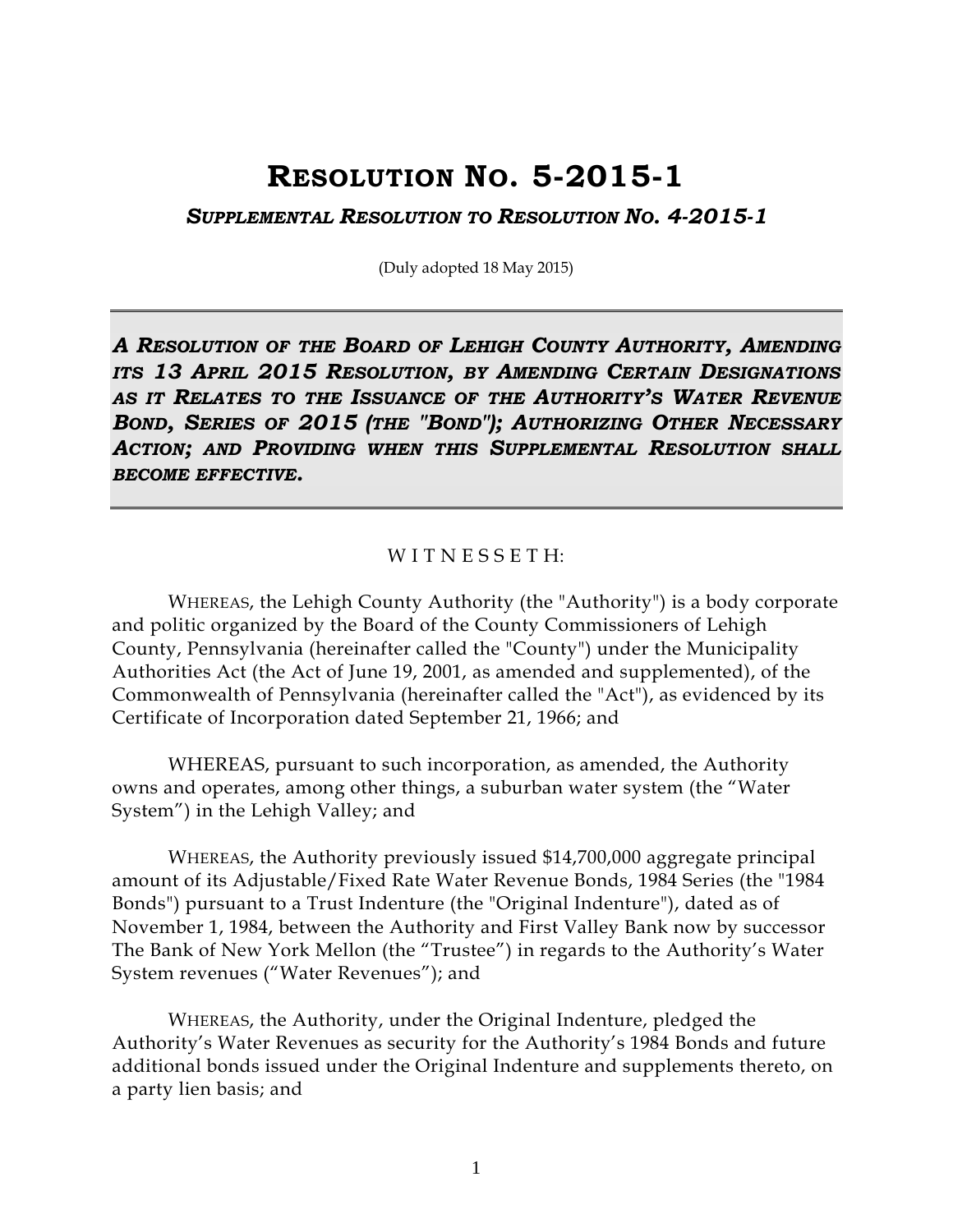WHEREAS, the Original Indenture and supplements thereto related solely to the Authority's suburban operations; and

WHEREAS, the Water Revenues pledged under the Original Indenture and supplements thereto do not relate to the Authority's City of Allentown operations but solely and exclusively to its suburban operations; and

WHEREAS, the Authority and the Trustee, or its predecessor in interest, previously entered into a series of the First through the Eighth Supplemental Indentures in connection with the Authority's issuance of additional bonds under the Original Indenture; and

WHEREAS, on April 13, 2015 the Authority adopted a resolution (Resolution Number 4-2015-1 or "Resolution") wherein it accepted a proposal from ESSA Bank & Trust, a Pennsylvania banking institution for the purchase of the Authority's Water Revenue Bond, Series of 2015 ("Bond"); and

 WHEREAS, the Bond was issued to undertake the refunding of the Authority's 2010AA Water Revenue Bonds (the "Refunding Project") on a current basis; and

 WHEREAS, the Resolution, with reference to the Bond, authorized the issuance of a "Ninth Supplemental Indenture"; and

 WHEREAS, it was discovered after the Authority's meeting on April 13, 2015 that previously the Authority had issued a Ninth Supplemental Indenture dated April 1, 2013 which was not related to any specific financing, but related to amending the definition of "water system" under the Original Indenture and its supplements and to specifically indicate that the definition of "water systems" does not include or in any way relate to the Authority's City of Allentown operations; and

WHEREAS, in order to maintain accurate records with regards to the sequencing of supplemental indentures and to comply with its prior action to issue the Bond to ESSA Bank & Trust, a Pennsylvania banking institution, the Authority is scheduled to settle on the Bond by issuing the next supplemental indenture in sequence which is its Tenth Supplemental Indenture dated May 20, 2015; and

 WHEREAS, in order to conform its action of record and, in a manner consistent with a certain general certificate dated May 20, 2015 to be issued at the time of settlement ("General Certificate"), the Authority hereby authorizes the issuance of this Supplemental Resolution.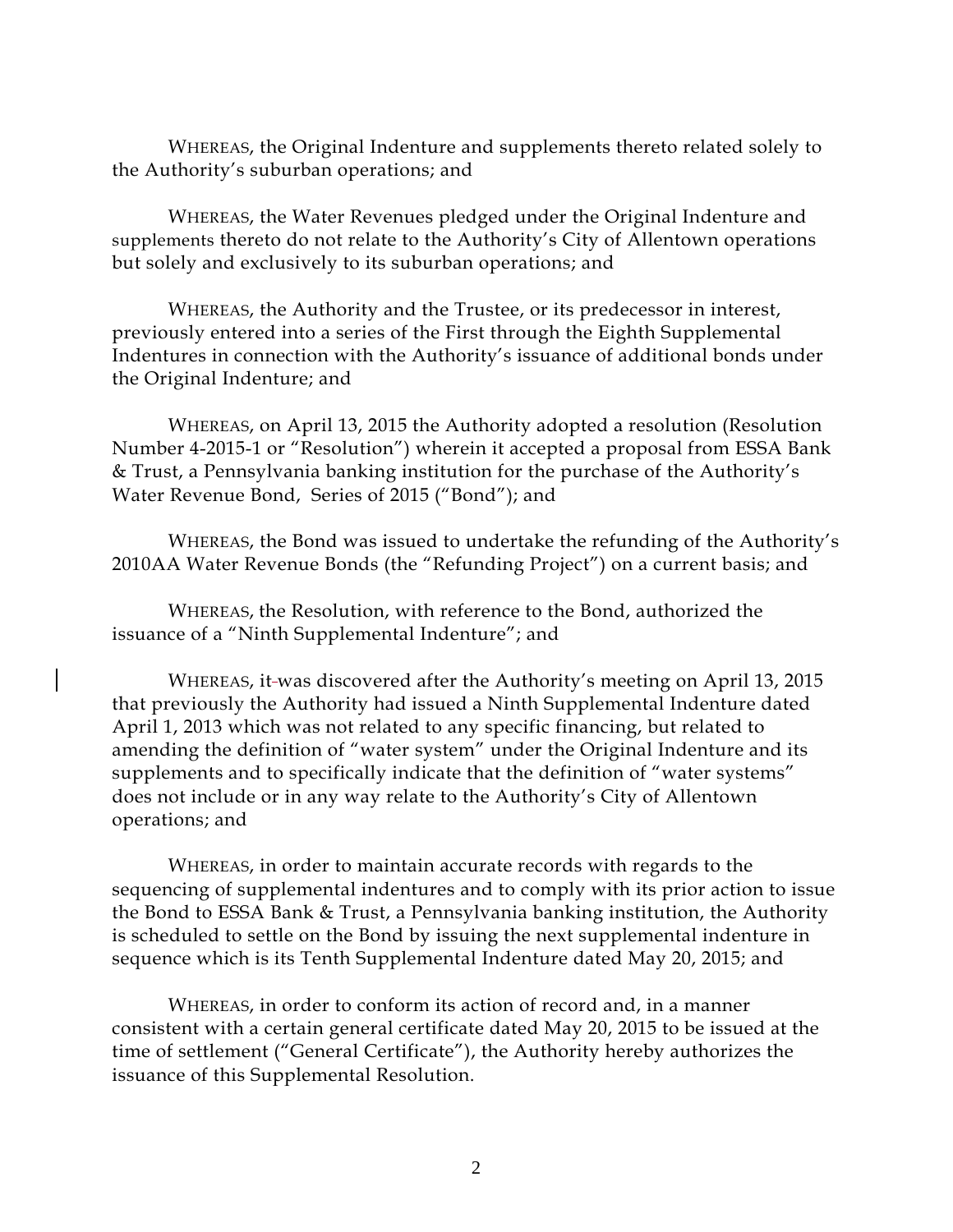NOW, THEREFORE BE IT RESOLVED by the Board of the Lehigh County Authority as follows:

Section 1. Previously Defined Terms.

Except as the context may otherwise clearly require, terms defined by parenthetical reference shall have the meaning set forth in the Resolution; and the terms defined in the Resolution to the extent applicable shall have the meaning set forth therein as if restated in full herein unless amended with this Supplemental Resolution.

Section 2. Supplemental Resolution.

Unless expressly or by necessary implication, modified or amended, all provisions of the Resolution shall be deemed reinstated in full herein and shall have full force and effect for the benefit and security of the registered owners of the Bond, if any. This Supplemental Resolution is executed and shall be construed as a supplement to the Resolution and shall form a part thereof. All conditions and terms set forth in ESSA Bank & Trust, a Pennsylvania banking institution proposal relative to the Bond are unaltered and shall remain in full force and effect.

Section 3. Amendments.

(a) The Board shall and does hereby authorize and direct that the Resolution shall be amended in a manner consistent with the General Certificate, to correctly identify the supplemental indenture which relates to the Bond as the Tenth Supplemental Indenture.

(b) The Chief Executive Officer, Chief Financial Officer, Solicitor, Chief Administrative Officer or such other designated representative is authorized and directed as appropriate: (i) to provide a copy of this Supplemental Resolution to ESSA Bank & Trust, a Pennsylvania banking institution; and (ii) to take any other required necessary and/or appropriate action.

Section 4. This Supplemental Resolution shall become effective upon its execution.

Section 5. Severability. In the event any provision, section, sentence, clause or part of this Supplemental Resolution shall be held to be invalid, such invalidity shall not affect or impair any remaining provision, section, sentence, clause or part of this Supplemental Resolution, it being the intent of the Authority that such remainder shall be and shall remain in full force and effect.